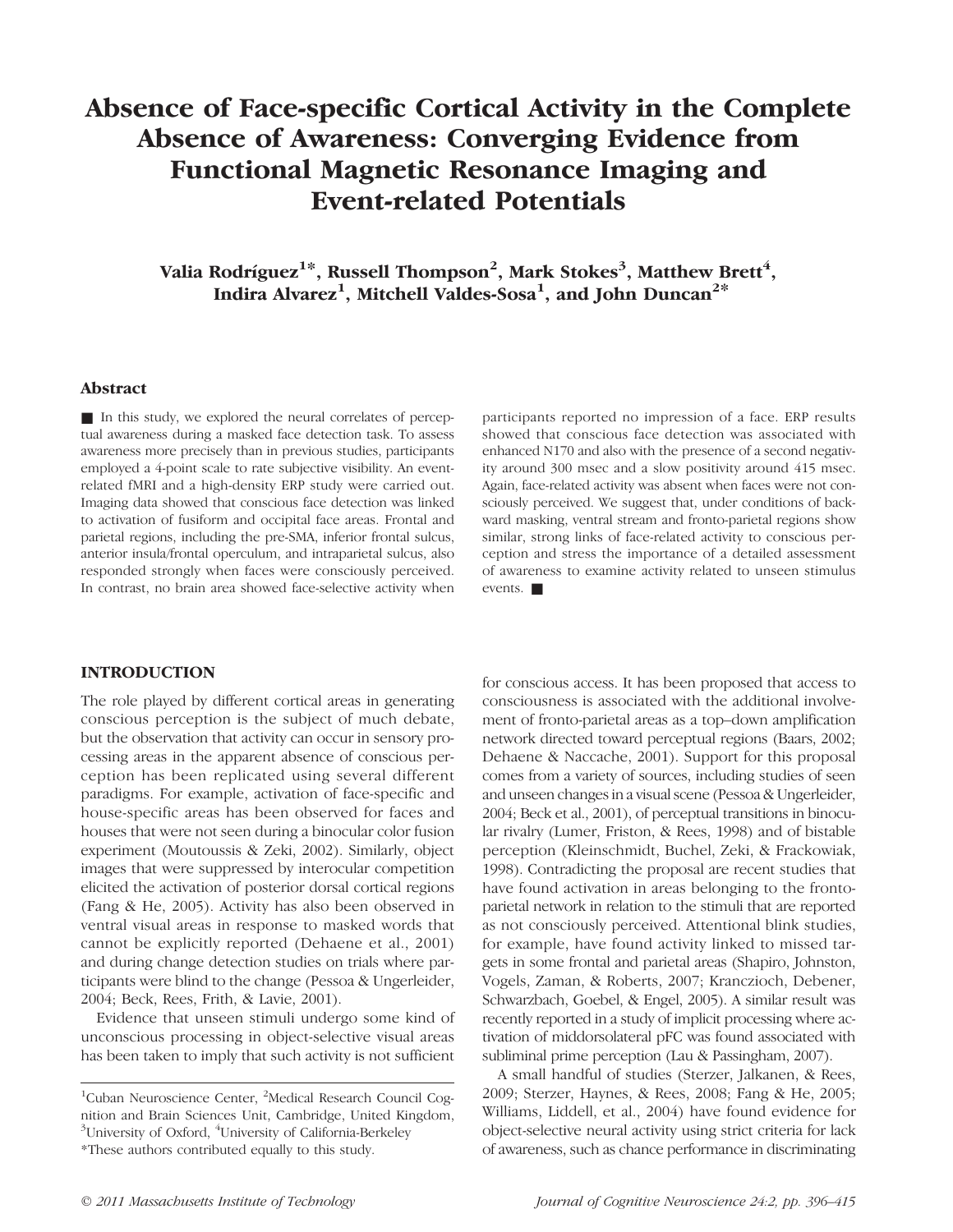the presence of objects from scrambled objects or blank displays. More commonly, studies have employed a variety of criteria consistent with a substantial degree of residual awareness, including relatively informal postexperiment questioning (Kranczioch et al., 2005; Marois, Do-Joon, & Marvin, 2004; Pins & Ffytche, 2003; Moutoussis & Zeki, 2002) and forced-choice discrimination on high-level features, such as face identity (Kouider, Eger, Dolan, & Henson, 2009). One especially common approach has been to use trial-by-trial forced-choice judgments of presence or absence and to focus analysis on trials where objects are judged to have been "absent" (Kouider et al., 2009; Henson, Mouchlianitis, Matthews, & Kouider, 2008; Shapiro et al., 2007; Kranczioch et al., 2005; Marois et al., 2004; Pessoa & Ungerleider, 2004; Beck et al., 2001). Typically, participants are not asked on each trial to report their confidence in judgments of presence or absence. The difficulty with this procedure concerns the unknown response criterion used as the basis for the "absent" judgment. If subjects perform with a conservative decision criterion, then objects that produce brief or weak impressions may lead to a decision of "absent," but, given some conscious impression, could still elicit object-specific brain activity.

To examine this possibility, we carried out an eventrelated fMRI and an ERP study using a common facemasking paradigm. By combining both methods, we aimed to maximize sensitivity, on the one hand profiting from the spatial resolution of fMRI and on the other using ERP to distinguish activity at different points in time. For example, brief brain activations that result in small metabolic demands could have measurable effects on ERPs but not on fMRI (Furey et al., 2006; Buxton, Wong, & Frank, 1998). Faces were chosen as stimuli because of the known advantage of being processed in specific and well-studied anatomical areas (Haxby, Hoffman, & Gobbini, 2000; Kanwisher, McDermott, & Chun, 1997) and also of being associated with a well-characterized electrophysiological marker—the N170 (Bentin, Allison, Puce, Perez, & McCarthy, 1996). On each trial, participants were asked to make a direct report on subjective awareness of a face using a 4-point scale. Interest was particularly focussed on trials where a face stimulus was presented, but participants reported having "no impression" of a face. We hypothesized that, when faces were truly nonperceived using this strict behavioral criterion, face-related brain activity would be weak or absent. Our results suggest close similarity of face-related activity in ventral stream and fronto-parietal regions. In both cases, face-related activity is strongly dependent on conscious perception.

## EXPERIMENT 1: fMRI

## Methods

#### Participants

Eighteen participants (10 men, ages 42–63 years) gave written informed consent to participate in the experiment. All participants had normal or corrected-to-normal vision and no history of ophthalmological, neurological, or psychiatric disorders. The study was approved by Cambridge University Psychological Ethics Committee.

#### Stimuli and Procedure

The stimuli were 105 grayscale photographs of celebrities and the same number of texture images built by scrambling the face set into random squares of  $10 \times 10$  pixels. All stimuli were  $200 \times 200$  pixels in size and were reduced to 70% of their contrast to make detection more difficult. A stimulus mask was also made by taking a scrambled image that was not included in the stimulation material and increasing the contrast by 10%.

The experiment consisted of three event-related runs. Each run lasted approximately 9 min and contained 280 trials in total. In each run, 35 different faces and 35 different scrambled images were each presented once at four different exposure durations (33, 50, 67, or 83 msec). A trial started with the presentation of a fixation cross for 200 msec, which was followed by a face or a scrambled stimulus at one of the exposure durations and then immediately masked. The total combined duration of the stimulus and mask was fixed at 200 msec (Figure 1). From the offset of the mask, participants had up to 1770 msec to make their response, after which the fixation cross of the next trial appeared. Participants were instructed to rate their perception using a 4-point scale: sure a face was presented, *fairly sure* a face was presented, possibly saw a face, and no impression of a face. Responses were made by pressing buttons underneath the left middle finger (sure), left index finger



Figure 1. Experimental design. Each trial started with a black fixation cross (200 msec) followed by a face or a nonface stimulus (33–83 msec) that was immediately masked. Total stimulus + mask duration was fixed at 200 msec. The response could be made at any time during a 1770-msec intertrial interval.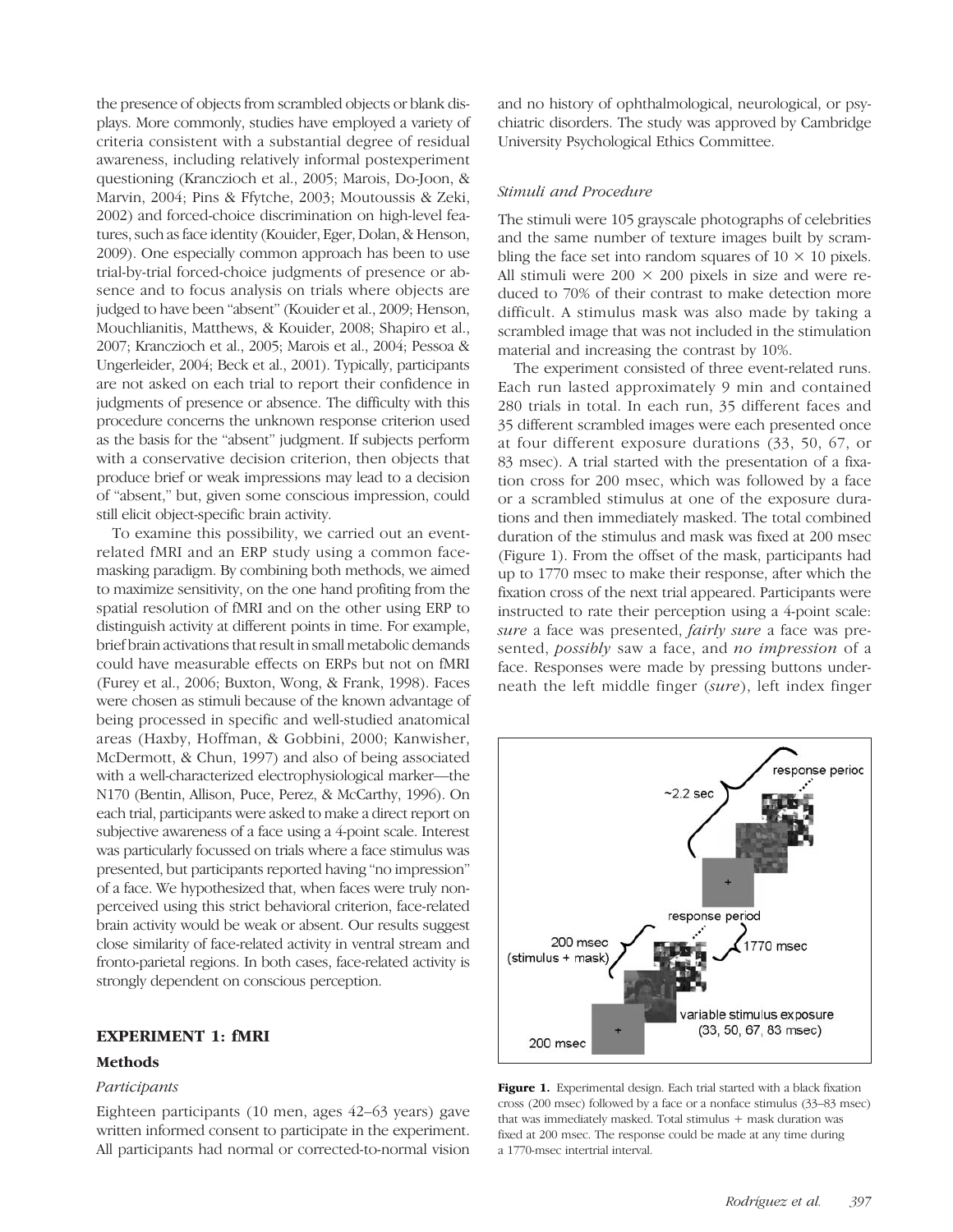( $fairly sure$ ), right index finger ( $possibly$ ), or right middle finger (no impression). The order in which different stimulus types (face or scrambled face) and stimulus durations were presented was randomized across runs. All images were presented at fixation using E-Prime (Psychology Software Tools, Inc., Pittsburgh, PA) and backprojected via an LCD projector onto a translucent screen located on the rear of the scanner. Participants viewed the stimuli using a mirror mounted on the head coil. Images subtended a visual angle of 3.26°.

Each event-related run was alternated with a run of a localizer task lasting 3.2 min. The localizer runs contained two repetitions of three different stimulus blocks presented with intervening blocks of fixation on an empty screen. Stimulus blocks included one block of 10 faces (using a different set of faces from those employed in the event-related task), one block of 10 objects, and one block of 10 scrambled faces. Each block lasted for 16 sec, and participants were simply instructed to watch the stimuli without performing any task. Before starting the scanning session, all participants were instructed about the different task demands (event-related runs and localizer runs) and performed a short training session with a different set of images. The entire protocol including instruction and training lasted about an hour.

## fMRI Acquisition

The scanning was performed on a 3T Tim Trio System (Siemens, Erlangen, Germany). Functional images were acquired using a gradient-echo EPI sequence (echo time  $= 30$  msec, repetition time  $= 2$  sec, field of view  $=$ 192 mm, flip angle  $= 78^{\circ}$ ). For each volume, we acquired 32 slices (matrix size =  $64 \times 64$ , voxel size =  $3 \times 3 \times 3$ with 1-mm interslice interval) with a pitch of 30° up at the front to reduce susceptibility aartifacts in temporal cortices (Deichmann, Gottfried, Hutton, & Turner, 2003). High-resolution structural images were obtained using a T1-weighted MPRAGE sequence with  $1 \times 1 \times 1$  mm spatial resolution (acquisition matrix =  $256 \times 240 \times 160$ ), echo time = 2.99 msec, and repetition time = 2250 msec.

## Behavioral Analysis

For analysis, trials were sorted into six awareness conditions, depending on participants' responses. Trials wherein a face was presented (face trials) were classified according to whether participants were sure or fairly sure that they had seen a face (Hit condition), were uncertain about face presentation but thought they had possibly seen a face (UF condition), or reported no impression of a face (Miss condition). Scrambled face trials were classified as false alarms if participants reported that they were sure or fairly sure of a face presentation (FA condition), uncertain trials if they responded they had possibly seen a face (US condition), and correct rejections if they reported no impression

of a face (CR condition). One-way ANOVAs with the factor exposure (four exposure times) were carried out for each condition separately. The Huynh–Feldt correction was used to mitigate violations of the sphericity assumption in repeated measures ( Jennings & Wood, 1976), and the corresponding epsilon values (εh) are reported.

# MRI Analysis

All functional images were processed using SPM5 software (Wellcome Department of Cognitive Neurology, London, UK). The first 14 volumes of each run were discarded to allow for T1 equilibration effects. Before statistical analysis, each participant's data were spatially realigned to the first volume, corrected for slice acquisition time delays, normalized to the Montreal Neurological Institute (MNI) template brain, and spatially smoothed using a Gaussian kernel (8 mm FWHM).

Statistical analysis of both the localizer task and the event-related runs was carried out using a general linear model (Friston, 1995; Worsley & Friston, 1995). For the localizer task, data from each participant were analyzed using a separate fixed effects model to identify participantspecific fusiform face area (FFA) and occipital face area (OFA) ROIs. Each model contained three sessions, with each session corresponding to one of the sets of localizer runs. Within each session, each of the three block types was modeled by a separate regressor that was formed by convolving a timing function reflecting the onset and duration of those blocks with a canonical haemodynamic response function. Participant-specific realignment parameters were also included as covariates to account for movement-related variance.

A contrast between face blocks and scrambled face blocks was used to identify FFA and OFA ROIs for each participant. These were defined by taking all voxels within the left and right fusiform gyri and the left and right inferior occipital gyri that showed a significant difference at a threshold of  $p < .001$  (uncorrected for multiple comparisons). Anatomical templates for the fusiform and inferior occipital gyri were obtained from the automated anatomical labeling (AAL) ROI library (Brett, Anton, Valabregue, & Poline, 2002; Tzourio-Mazoyer et al., 2002) with the fusiform regions further truncated to restrict the search to the midfusiform gyrus ( $x = \pm 55$  to  $\pm 18$ ,  $y = -70$  to  $-30$ ,  $z = -28$  to  $-5$ ). Although it was possible to define the right FFA ROI in all participants, it was not possible to define the left FFA in two participants, the left OFA in five participants, and the right OFA in two participants (see Appendix A).

Additional ROIs covering fronto-parietal areas found to be active during many different tasks demanding cognitive control (Duncan, 2006; Miller & Cohen, 2001; Duncan & Owen, 2000) were defined as 10-mm-radius spheres centered on anatomical coordinates reported in previous studies (Dumontheil, Thompson, & Duncan, 2011) using the MarsBaR toolbox (Brett et al., 2002; marsbar.sourceforge.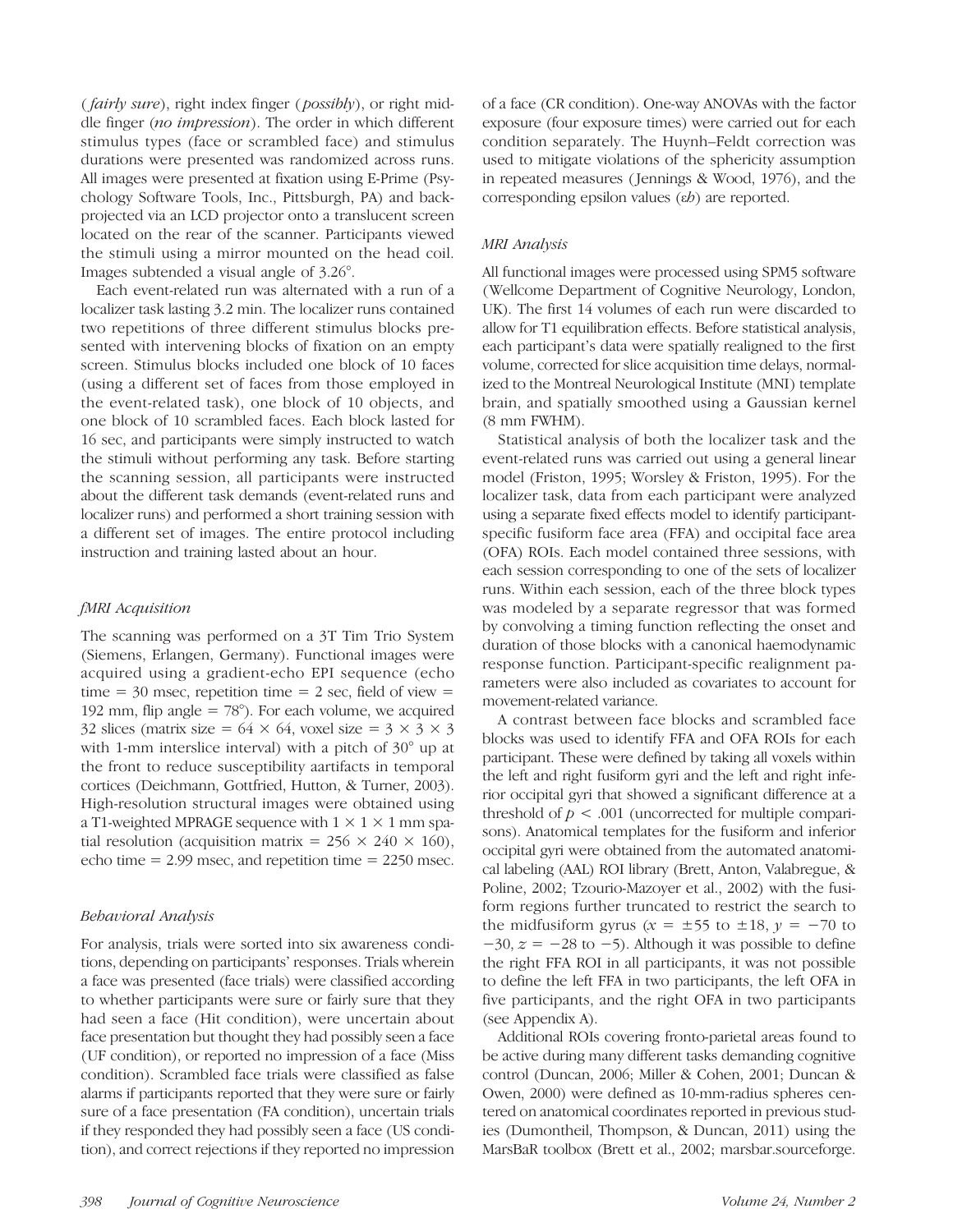net). These fronto-parietal ROIs comprised the ACC ( $x = 0$ ,  $y = 31, z = 24$ , pre-SMA  $(x = 0, y = 18, z = 50)$ , inferior frontal sulcus (IFS;  $x = \pm 41$ ,  $y = 23$ ,  $z = 29$ ), anterior insula/frontal operculum (AI/FO;  $x = \pm 35$ ,  $y = 18$ ,  $z = 2$ ), and intraparietal sulcus (IPS:  $x = \pm 37$ ,  $y = -56$ ,  $z = 41$ ).

The first pass analysis of event-related data showed that spatial smoothing was causing cerebellar activation to fuse with fusiform cortex activation. To prevent this happening, we masked out the cerebellum from the normalized functional images for a second pass analysis. All the cerebellar and vermis AAL ROIs were combined using MarsBaR, and the remaining white matter structures in the cerebellum were filled in with MRIcro (Rorden & Brett, 2000; www.mricro.com). The combination of the white matter fill and the AAL cerebellar ROIs was the whole of cerebellum mask (WoC). In addition, a mask (ToC) of cerebellum closest to the fusiform gyrus was also built by combining the "Cerebellum\_Mid\_L" and "Cerebellum\_Mid\_R" AAL areas. For every functional run, we calculated the mean of the voxel signal for all voxels within the ToC mask and all time points, giving a single run-specific ToC mean value. In each run, we replaced all voxel values in the WoC mask, with this ToC mean. In this way, we made the cerebellar signal invariant over the cerebellum and over time, but similar in absolute value to the fusiform activity. The aim of this procedure was to reduce the edge effect of smoothing across the fusiform/ cerebellar boundary. Finally, we smoothed the normalized images by 8 mm in the usual way.

Data from the event-related runs were then analyzed in two steps. First, a fixed effects model was constructed for each participant individually. Data from each of the three runs were included as a separate session, and each session was modeled using 28 regressors, one for each combination of response type, stimulus type, and exposure duration (as "sure" and "fairly sure" responses to scrambled faces were rare, these were combined into a single regressor, giving seven different response type by stimulus type conditions at each exposure). Regressors were formed by convolving timing functions indicating the onset of each stimulus type with a canonical haemodynamic response function. Once again, realignment parameters were also included as covariates to account for movement-related variance.

Both whole-brain random effect and ROI analyses were performed at the group level. Because response rates varied strongly with exposure duration (Figure 2), for individual participants, the full design of response type  $\times$  exposure time contained many cells with few or no trials in particular for the Miss response condition at medium and longer exposure times. For analyses, we therefore selected just two consecutive exposure times for each participant, chosen to minimize the occurrence of cells with small trial numbers.<sup>1</sup> Selected times for each participant, called "best exposures," are specified in Appendix B, along with the numbers of trials for every combination of response type and exposure time.

For the random effects analysis, each of the three main contrasts of interest ("Hit vs. CR" [activation related to face perception], "UF vs. CR" [activation related to uncertainty when a face was presented], "Miss vs. CR" [activation related to no perception of a face when it was presented]) at the two individually selected exposures was submitted to a repeated measures ANOVA (rm-ANOVA) with factors event type (e.g., Hit vs. CR) and exposure duration. Data for FA and US response categories were not examined further. For whole-brain analysis, all reported activations survived correction for multiple comparisons (false discovery rate [FDR],  $p < .001$ ). For the ROI analysis, raw contrast values of each condition of interest (Hit, UF, Miss, CR) were computed in each defined region, followed by separate ANOVAs as above for each event type contrast and ROI.

A final analysis of FFA and OFA data addressed the possibility that unconscious processing may be more evident in the detailed intrasubject pattern of brain activity than in global activity levels (Sterzer et al., 2008). To this end, we used multivoxel pattern analysis (MVPA; see Stokes,

Figure 2. Behavioral results of Experiment 1. Response proportions for the different awareness conditions are represented as a function of stimulus duration. Errors bars indicate SEM.

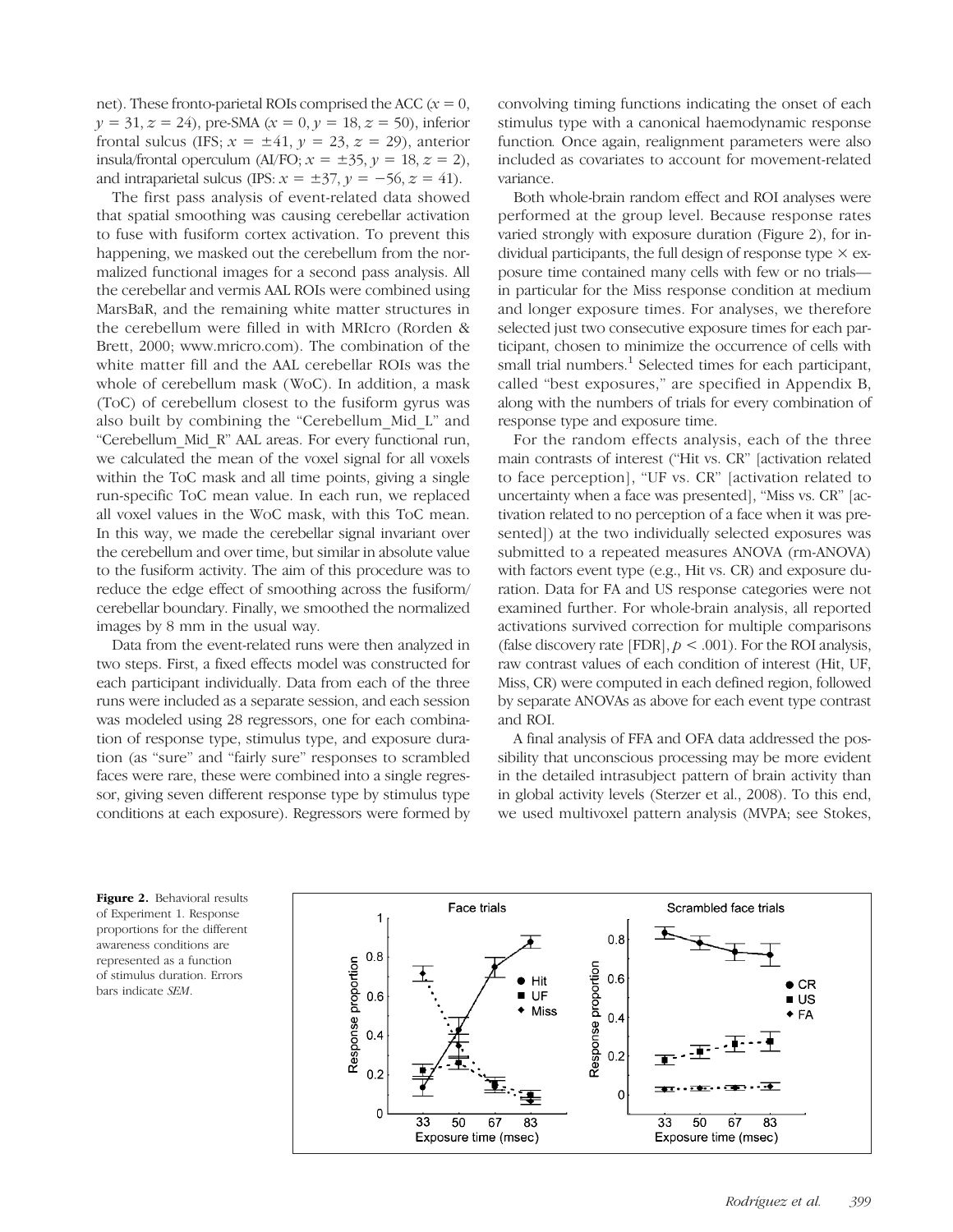Thompson, Cusack, & Duncan, 2009) to detect patterns of neural activity that could reliably differentiate between trials in which a face or scrambled image was presented. Initially, we verified that activity in FFA and OFA differentiates between face and scrambled stimuli when participants could accurately report the presence or absence of face stimuli (i.e., Hit vs. CR). For the critical test, however, we attempted to train our classifier to differentiate between scrambled stimuli and faces that were not seen (i.e., Miss vs. CR).

All pattern analyses were performed on minimally preprocessed images (realigned, slice-time corrected, but not spatially normalized or smoothed). Adapting a searchlight approach to MVPA (Kriegeskorte, Goebel, & Bandettini, 2006), each analysis performed was centered on each voxel within the (individual-participant-defined) FFA to examine the pattern of activity measured within the surrounding cortical volume to include around 100 voxels using a 10-mm radius. Data were subdivided into separated train–test subsets according to a leave-one-runout cross-validation scheme, resulting in three train–test iterations. Classification was based on a correlation approach that additionally accounts for the multivariate structure of the error term (Kriegeskorte et al., 2006). First, we estimated the general linear model for the event-related task for each voxel within the analysis sphere separately for train and test data. We then performed condition-specific contrasts between beta estimates. For the aware analysis, the contrast between Hit and CR was calculated for two optimal exposure durations defined for each subject (see Results), and for the unaware analysis, the contrast was calculated between Miss and CR for the same two optimal exposure durations. Next, we scaled the resulting difference pattern according to the multivariate structure of the measurement noise by calculating the residual variance (i.e., observedfitted data) of the train data within the searchlight volume and then used a shrinkage estimator to estimate the covariance of the residual. We then divided the pattern of difference beta estimates by the square of the residual covariance matrix to define the conditiondiscriminative training pattern. We repeated these steps for the statistically independent test data and then evaluated the pattern match using a voxel-wise correlation between train and test patterns. A positive correlation between discriminative patterns was recorded as a correct classification, whereas zero or negative correlation coefficient was recorded as a misclassification. The procedure was repeated for all three cross-validation iterations, and the average classification score was recorded. For each participant, the full cross-validation cycle was repeated for searchlight spheres (radius  $= 10$  mm) centered on each voxel in the FFA/OFA, and average classification accuracy was calculated across these repetitions within each region. These final average accuracies were then entered into second-level group analysis (repeated measures t test).

#### **Results**

#### Behavioral Results

Figure 2 shows the proportion of responses for each perceptual awareness condition as a function of stimulus duration. The proportion of correct face detections (Hits) significantly increased with exposure time  $(F_{(3,51)} = 96.71, p < .001, \varepsilon b = 0.53)$ , whereas the rate of missed faces was significantly reduced ( $F_{(3, 51)} = 166.1$ ,  $p < .001$ ,  $\varepsilon b = 0.66$ ). Uncertainty about face presentation (UF) was relatively low at all exposure times (less than 25% of responses) but significantly decreased with increasing exposure duration  $(F_{(3, 51)} = 10.36, p < .002,$ εh = 0.56).

Although the rate of CRs was high at all exposure times (Figure 2, right), it was significantly affected by stimulus visibility  $(F_{(3, 51)} = 4.43, p < .01, \varepsilon b = 0.47)$ , showing some reduction with increasing exposure. The rate of US responses significantly increased over exposure time  $(F_{(3, 51)} = 4.41, p < .01, \varepsilon b = 0.48)$ . The false alarm rate was low (less than 5% of scrambled face trials) and did not vary with exposure.

#### Event-related fMRI Results

Whole-brain analysis. The main goal of our study was to test whether the activation of ventral face responsive regions (FFA and OFA) and the selected fronto-parietal ROIs (see MRI Analysis under Materials and Methods) depended on conscious face perception. In particular, we asked whether those face trials wherein subjects reported no impression of a face elicited any significant face-selective activity. The whole-brain analysis showed a widespread activation during conscious face perception (contrast "Hit vs. CR," Table 1, Figure 3). In addition to an expected activation of right sensorimotor cortex (participants responded to perceived faces with their left hand), significant bilateral activations were seen in the lateral frontal cortex, the IPS, the insula, and the pre-SMA, as well as in left fusiform gyrus. Other significant activations included bilateral superior parietal lobule, middle temporal gyrus, and subcortical structures, including BG and thalamus. Uncertainty about face presentation ("UF minus CR") induced a pattern of activity that was broadly similar, although less widespread. Significant differences were observed bilaterally in the lateral frontal cortex, the insula, the IPS, the superior parietal lobule, the pre-SMA, and the left fusiform gyrus (Table 1).

In contrast to the above findings, faces that were not consciously perceived ("Miss minus CR") did not induce significant activations. When the significance threshold was reduced to  $p < .01$  (uncorrected), only a cluster of voxels ( $x = -36$ ,  $y = 2$ ,  $z = -24$ ) placed in a white matter region behind left superior temporal pole was activated.

ROI analyses. As can be seen in panels of Figure 3, activity was significantly higher for correctly detected faces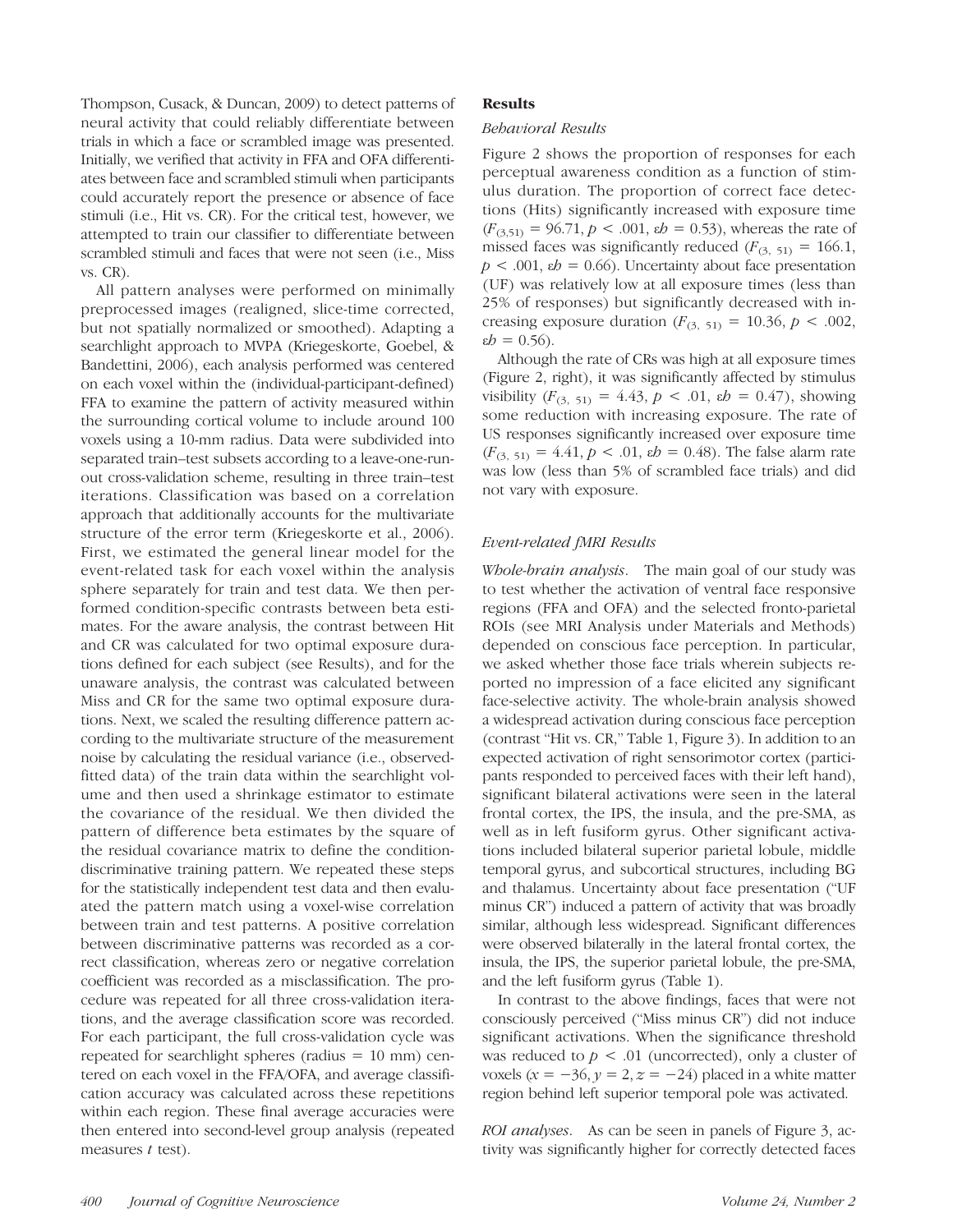| <b>Table 1.</b> Experiment 1: Whole-brain Analysis |  |  |  |
|----------------------------------------------------|--|--|--|
|----------------------------------------------------|--|--|--|

|                          |             |                     | <b>MNI</b><br>Coordinates |                  |      |  |
|--------------------------|-------------|---------------------|---------------------------|------------------|------|--|
| Region                   | Hemisphere  | $\mathcal{X}% _{0}$ | $\mathcal{Y}$             | $\boldsymbol{z}$ | t    |  |
| Hit vs. CR               |             |                     |                           |                  |      |  |
| Superior frontal gyrus   | L           | $-20$               | 12                        | 54               | 3.92 |  |
|                          | R           | 26                  | 12                        | 52               | 4.02 |  |
| Middle frontal gyrus     | L           | $-40$               | 44                        | 0                | 4.15 |  |
|                          |             | $-30$               | 52                        | 4                | 3.71 |  |
|                          | R           | 42                  | 50                        | 2                | 3.23 |  |
| Inferior frontal gyrus   | L           | $-48$               | 26                        | 28               | 4.72 |  |
|                          |             | $-46$               | 18                        | 30               | 4.81 |  |
|                          | R           | 50                  | 24                        | 28               | 3.50 |  |
|                          |             | 56                  | 16                        | 30               | 3.51 |  |
| Inferior frontal/insula  | L           | $-28$               | 24                        | $-2$             | 4.09 |  |
|                          | R           | 32                  | 22                        | 0                | 4.84 |  |
| Pre-SMA                  | L           | $-2$                | 22                        | 44               | 3.88 |  |
|                          | $\mathbb R$ | 6                   | 24                        | 44               | 3.61 |  |
| <b>SMA</b>               | $\mathbb R$ | 10                  | $-14$                     | 52               | 4.46 |  |
| Postcentral gyrus        | R           | 44                  | $-18$                     | 54               | 9.08 |  |
| Superior parietal lobule | L           | $-8$                | $-68$                     | 48               | 4.28 |  |
|                          | R           | 22                  | $-56$                     | 68               | 3.75 |  |
|                          |             | 14                  | $-66$                     | 48               | 4.28 |  |
| Inferior parietal lobule | L           | $-44$               | $-54$                     | 52               | 4.00 |  |
|                          |             | $-60$               | $-48$                     | 30               | 3.03 |  |
|                          |             | $-34$               | $-76$                     | 40               | 3.93 |  |
|                          | R           | 40                  | $-50$                     | 50               | 5.22 |  |
|                          |             | 38                  | $-72$                     | 38               | 5.27 |  |
| Middle temporal gyrus    | L           | -60                 | $-46$                     | $-8$             | 2.62 |  |
| Fusiform gyrus           | L           | $-40$               | $-58$                     | $-16$            | 3.38 |  |
| Putamen                  | R           | 30                  | -6                        | $-2$             | 3.56 |  |
| Pallidum                 | L           | $-14$               | 10                        | $\overline{0}$   | 2.75 |  |
|                          | R           | 14                  | 10                        | 0                | 3.93 |  |
| Caudate                  | L           | $-12$               | 6                         | 8                | 2.88 |  |
| Thalamus                 | $\mathbb R$ | 14                  | $-16$                     | 8                | 3.92 |  |
| $UF$ vs. $CR$            |             |                     |                           |                  |      |  |
| Middle frontal gyrus     | L           | $-42$               | 44                        | 0                | 3.80 |  |
|                          | R           | 46                  | 36                        | 22               | 3.77 |  |
| Inferior frontal gyrus   | L           | $-50$               | 18                        | 30               | 4.21 |  |
| Inferior frontal/Insula  | L           | $-28$               | 24                        | $\boldsymbol{0}$ | 4.12 |  |
|                          | R           | 32                  | 20                        | $\boldsymbol{0}$ | 4.66 |  |

|  | Table 1. (continued) |
|--|----------------------|
|--|----------------------|

|                          |            | Coordinates   |               |                        |         |
|--------------------------|------------|---------------|---------------|------------------------|---------|
| Region                   | Hemisphere | $\mathcal{X}$ | $\mathcal{Y}$ | z                      | t       |
| Pre-SMA                  | L          | $-2$          | 22            | 44                     | 4.75    |
| Precentral gyrus         | L          | $-30$         | 2             | 62                     | 3.90    |
| Superior parietal lobule | L          |               | $-12 - 70$    | 50                     | 4.52    |
|                          | R          |               | $34 - 58$     |                        | 46 4.40 |
|                          |            |               | $20 -66$      | 54                     | 3.85    |
| Inferior parietal lobule | L          |               | $-46 - 42$    |                        | 46 4.41 |
|                          | R          |               | $42 - 34$     | 38                     | 3.64    |
| Middle temporal gyrus    | L          | $-58$         | $-38$         | $\overline{0}$         | 3.97    |
|                          |            |               |               | $-56$ $-46$ $-10$ 3.50 |         |
| Fusiform gyrus           | L          |               |               | $-52$ $-62$ $-12$ 3.75 |         |

Coordinates of activation peaks for regions showing significant increased activity (whole-brain correction  $p < .001$  FDR) under condition of conscious face perception (contrast "Hit vs. CR") and uncertainty of face presentation (contrast "UF vs. CR"). All activations are reported in MNI coordinates.

 $L = left$ ;  $R = right$ .

(Hits) than for correctly rejected nonfaces (CR) in the left FFA and the left OFA (Table 2). A similar trend in the right FFA was borderline ( $p = .1$ , two tailed). In contrast, none of the ventral ROIs showed differential activation between UF trials and CR trials. The critical contrast of Miss and CR trials suggested a significant difference in the right OFA (Table 2). The direction, however, was opposite to expectation, with greater activity on CR (scrambled face) trials (Figure 3).

With the exception of ACC, all fronto-parietal ROIs showed increased activation for Hits and UFs compared with CRs (Figure 3; Table 2). No differences were found between activation in Miss and CR trials in any of the fronto-parietal ROIs.

There was generally little effect of exposure duration in these analyses, with significant main effects in just right FFA ( $F_{(1, 17)} = 6.01, p < .03$ ) for the Hit–CR analysis and bilateral IFS and AI/FO ( $F > 4.5$ ,  $p < .05$ ) for the Miss– CR analysis.

MVPA. Multivoxel pattern analyses performed on data from FFA and OFA were able to accurately classify whether a face or scrambled image was presented when participants could accurately report face presence or absence (Hits vs. CR: IFFA 79% correct:  $t(15) = 9.8$ ,  $p < .001$ ; rFFA 65% correct:  $t(17) = 3.04$ ,  $p = .01$ ; IOFA 72% correct:  $t(12) = 3.51$ ,  $p = .004$ ; rOFA 66% correct:  $t(15) = 2.8$ ,  $p = .012$ ). In contrast, activity patterns in these areas did not differentiate between the presentation of face or scrambled images on trials in which participants reported that they could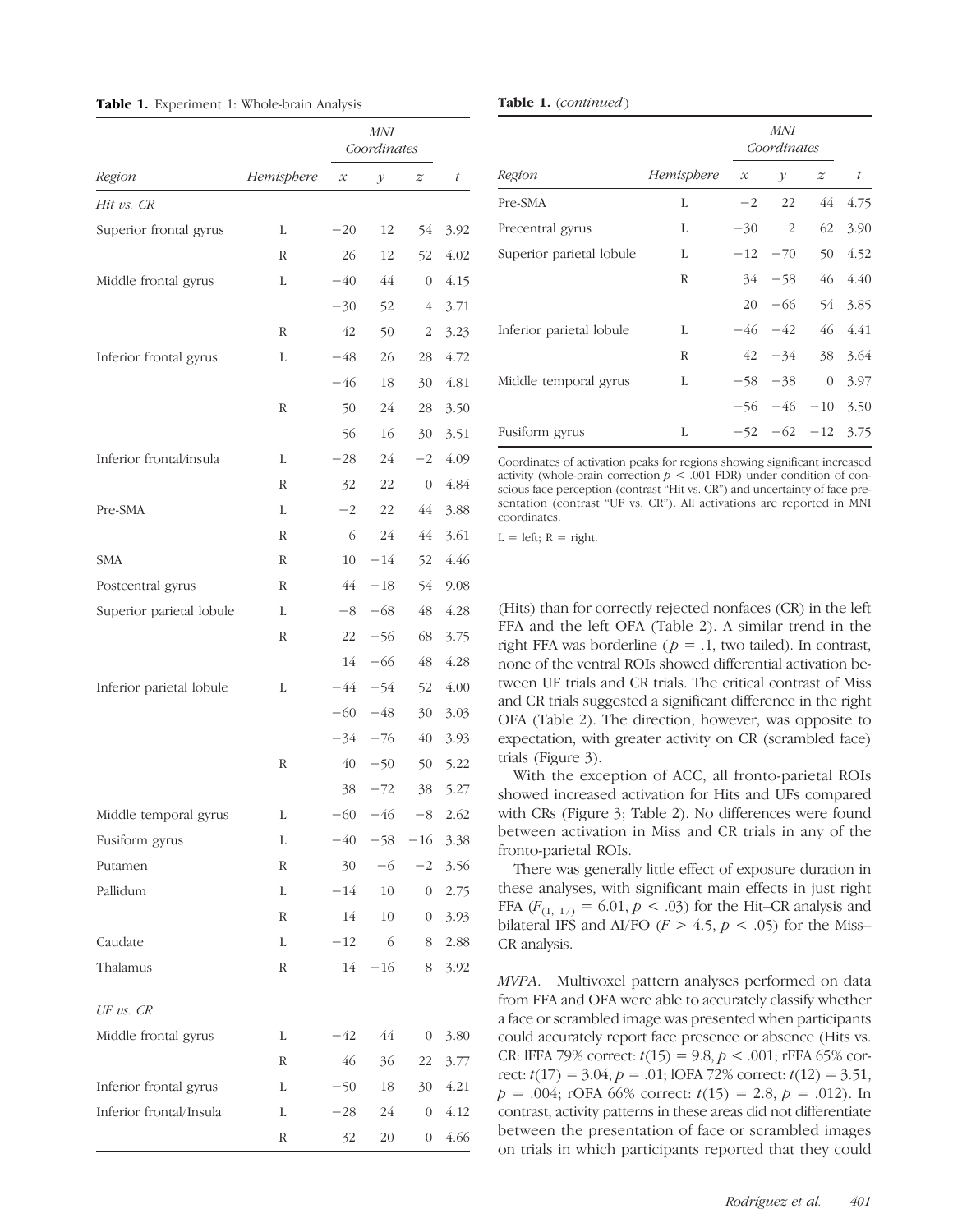

Figure 3. Group results of ROI and whole-brain analysis. Whole-brain render shows activation produced by the contrast "Hit versus CR" (at a whole-brain correction of  $p < .001$  FDR). Panels show contrast values estimated for Hit, UF, and Miss conditions in the ROI analyses (L = left; R = right). Bars represent mean and standard error of the difference of each condition minus CR. Although certain or uncertain face perception (Hit or UF) induced a large activation in most ROIs, there was no differential activation for Miss versus CR.

not see any face, Miss and CR, respectively. Classification between Miss and CR trials was no better than chance (lFFA: 57% correct,  $t(15) = 1.12$ , ns; rFFA: 48% correct,  $t(17) =$  $-0.31$ , ns; lOFA 55% correct:  $t(12) = 0.6$ , ns; rOFA 41%

correct:  $t(15) = -1.59$ , ns) and was also significantly worse than classifier performance associated with the aware condition (seen > unseen for IFFA:  $t(15) = 3.12$ ,  $p = .01$ ; rFFA:  $t(17) = 3.22$ ,  $p = .005$ ; lOFA:  $t(12) = 1.85$ ,

|            |              |                                 | Contrasts                       |                               |
|------------|--------------|---------------------------------|---------------------------------|-------------------------------|
| <i>ROI</i> | Side         | Hit vs. CR                      | $UF$ vs. $CR$                   | Miss vs. CR                   |
| ACC        |              | $F_{(1, 17)} = 0.1, p = .8$     | $F_{(1, 17)} = 0.36, p = .6$    | $F_{(1, 17)} = 0.01, p = .9$  |
| Pre-SMA    |              | $F_{(1, 17)} = 8.4, p = .01$    | $F_{(1, 17)} = 24.6, p = .0001$ | $F_{(1, 17)} = 0.05, p = .8$  |
| <b>IFS</b> | L            | $F_{(1, 17)} = 17.7, p = .001$  | $F_{(1, 17)} = 26.8, p < .001$  | $F_{(1, 17)} = 1.5, p = .2$   |
|            | $\mathbb{R}$ | $F_{(1, 17)} = 9.5, p < .01$    | $F_{(1, 17)} = 7.9, p = .01$    | $F_{(1, 17)} = 0.1, p = .5$   |
| AI/FO      | L            | $F_{(1, 17)} = 8.2, p = .01$    | $F_{(1, 17)} = 19.5, p < .0004$ | $F_{(1, 17)} = 0.04, p = .8$  |
|            | $\mathbb{R}$ | $F_{(1, 17)} = 5.7, p = .03$    | $F_{(1, 17)} = 10.9, p = .004$  | $F_{(1, 17)} = 0.6, p = .4$   |
| <b>IPS</b> | L            | $F_{(1, 17)} = 26.1, p = .0001$ | $F_{(1, 17)} = 56.7, p < .0001$ | $F_{(1, 17)} = 0.1, p = .8$   |
|            | $\mathbb{R}$ | $F_{(1, 17)} = 20.7, p < .0003$ | $F_{(1, 17)} = 22.9, p < .0002$ | $F_{(1, 17)} = 0.3, p = .6$   |
| FFA        | L            | $F_{(1, 15)} = 20.4, p < .0004$ | $F_{(1, 15)} = 3.27, p = .1$    | $F_{(1, 15)} = 0.1, p = .8$   |
|            | $\mathbb{R}$ | $F_{(1, 17)} = 2.9, p = .1$     | $F_{(1, 17)} = 0.8, p = .4$     | $F_{(1, 17)} = 0.0002, p = 1$ |
| <b>OFA</b> | L            | $F_{(1, 12)} = 6.8, p = .02$    | $F_{(1, 12)} = 0.6, p = .5$     | $F_{(1, 12)} = 0.03, p = .9$  |
|            | R            | $F_{(1, 15)} = 0.05, p = .8$    | $F_{(1, 15)} = 0.2, p = .6$     | $F_{(1, 15)} = 6.94, p = .02$ |

Table 2. Experiment 1: ROI Analysis

Main effects of event type for each contrast of interest and ROI.

 $L = left$ ;  $R = right$ .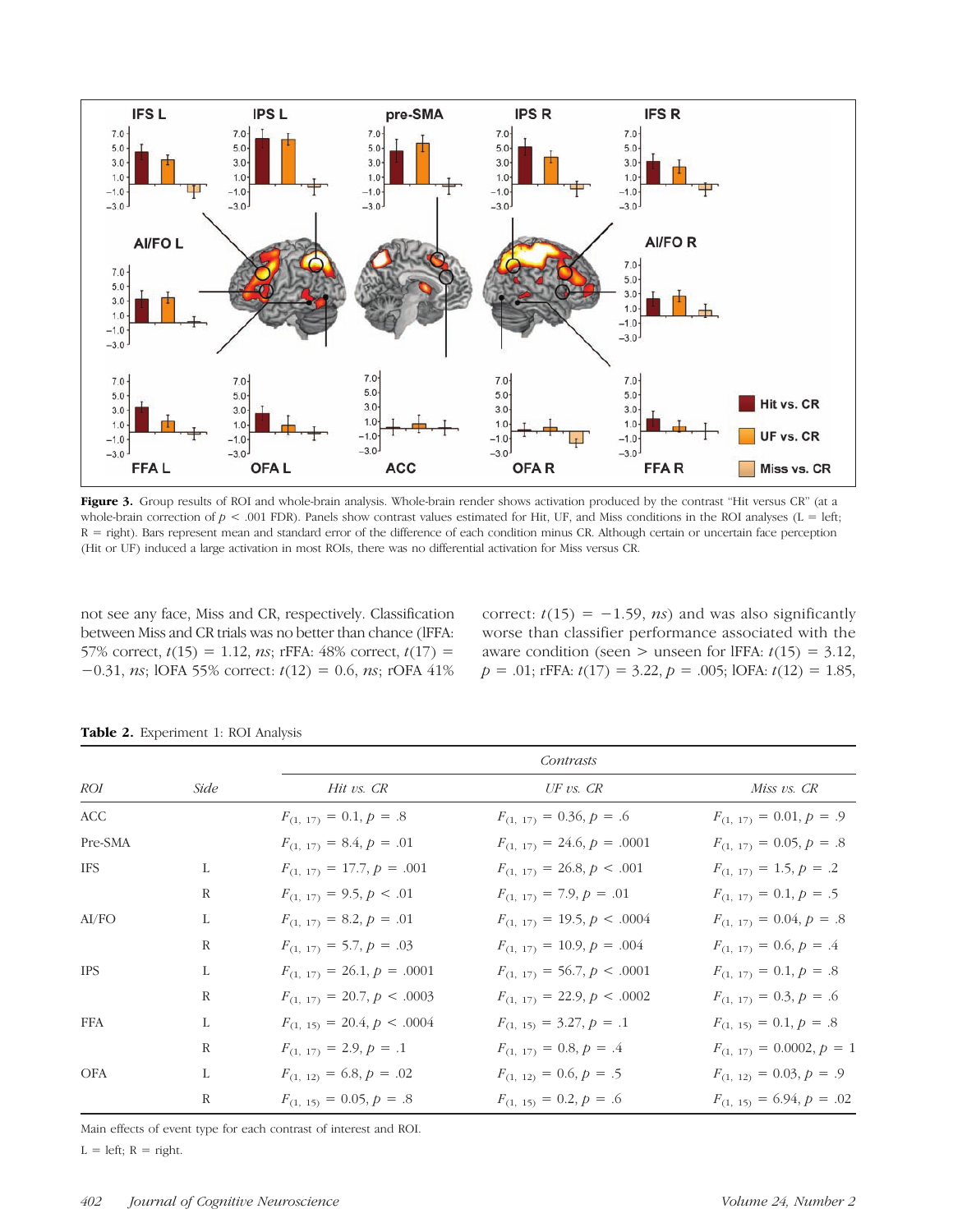ns; rOFA:  $t(15) = 3.19$ ,  $p = .01$ ). Once again, these results provide no evidence for unconscious face-selective activity on Miss trials.

#### Discussion

Results from ROI and whole-brain analyses were very consistent. Both kinds of analyses showed that conscious face perception (Hit) induced activation in ventral areas (FFA and OFA) as well as in a fronto-parietal network that involved lateral pFC, IPS, AI/FO, and pre-SMA. In FFA and OFA, conventional univariate analysis revealed strong face-selective activity only in the left hemisphere, with a borderline effect in the right FFA. MVPA, however, confirmed the expected result of conscious face processing in both hemispheres.

More importantly, the results revealed that, when participants reported no impression of a face (Miss), brain activation did not differ from the pattern associated with a nonface presentation (CR). This was true both in conventional univariate activity analysis and in MVPA of individually determined FFA and OFA ROIs. The only exception was a suggestion of greater activity for CRs, that is, trials on which no face was presented, compared with Miss trials in the right OFA. Conceivably, this is a real result; for example, it could be that Miss trials were associated with some active inhibition of OFA activity. Given the unexpected direction of the difference, however, we are tempted to interpret it as a false positive; an interpretation strengthened by the lack of Miss–CR discrimination, in this region as in others, in the MVPA analysis. Otherwise, in our study there was no evidence of selective brain responses to faces that were not consciously perceived. In contrast, uncertainty (UF) induced significant brain activations similar to, but weaker than, those associated with Hits.

Absence of face-selective activity for Miss trials is important only if the experiment was sufficiently sensitive to detect such activity when it was present. This could be a particular concern as regards weak or absent univariate face-selective activity, seen in the contrast "Hit versus CR," in the right FFA and OFA. More broadly, however, the contrast of "Hit versus CR" shows several sensitive indices of face-selective activity in our data, in univariate activity for the left FFA/OFA, in MVPA analyses of both hemispheres, and in multiple regions of frontal and parietal cortex. On Miss trials, all of these were entirely absent.

In contrast to the results shown here, a number of previous studies on visual processing and awareness have found significant activation of ventral stream areas for trials on which faces or other stimuli were judged to be absent. Although activity in those studies has been generally higher on seen than on unseen trials, some activation has also been induced by unseen events. In a binocular color fusion experiment with house and face stimuli, Moutoussis and Zeki (2002) found that the same house-specific and face-specific areas were activated by seen and unseen

stimuli, although for unseen stimuli activity was lower. Similar results were found by Dehaene et al. (2001) in a study using masked words and by Beck et al. (2001) in a study of change detection. Activation in relation to unconscious processing has also been observed in attentional blink paradigms. In these studies (Shapiro et al., 2007; Kranczioch et al., 2005; Marois et al., 2004), stronger parahippocampal activation was obtained on trials wherein participants did not detect a target house than on correct rejections of nonhouse events. The same result (Kranczioch et al., 2005) has also been reported for ACC.

Differential activations for missed events as compared with correct rejections suggest that unperceived stimuli are processed to some extent but do not reach the level of activity necessary to generate a conscious percept (Moutoussis & Zeki, 2002). These studies have also proposed that the neural distinction between conscious and unconscious perceptions occurs at later stages of the information processing pathway, specifically in relation to fronto-parietal activation (Marois et al., 2004; Rees, Kreiman, & Koch, 2002; Beck et al., 2001; Dehaene et al., 2001). However, it cannot be excluded that the persistence in these studies of some degree of activity in ventral stream areas during unawareness of event presentation could have been because of an assessment of participant stimulus visibility that underestimates conscious perception. In most of these studies (Kranczioch et al., 2005; Marois et al., 2004; Moutoussis & Zeki, 2002; Dehaene et al., 2001), participants were not asked on each trial to report certainty of stimulus presence or absence. It is possible that under such conditions participants were induced to report as not seen stimuli of which they had some residual awareness (Hannula, Simous, & Cohen, 2005). If that were true, then brain activity related to misses would have also included some unknown proportion of trials with some weak and, possibly, brief impression of stimulus presence (Wolfe, 1999). Our results in the UF condition support this idea. In the present study, trials wherein participants were not sure but considered that a face could have been presented yielded a strong significant activity in fronto-parietal and left FFA regions. Such activity could have been pooled together with Miss trials if we had employed a simple forced-choice present/ absent strategy to collect participants' responses.

A partially similar result to ours has been observed in a recent binocular rivalry study (Sterzer et al., 2008). In the present study, participants reported on each trial how confident they were about their percept. With this rigorous assessment of awareness, no differential activation was found in high-level visual areas for stimuli that were not consciously perceived. In contrast to our findings, however, the authors could distinguish between patterns of activity for invisible faces or houses when MVPA was employed, a finding that suggests that neural selectivity is preserved in the absence of differential brain activation (Sterzer et al., 2008). We return to this result in the General Discussion.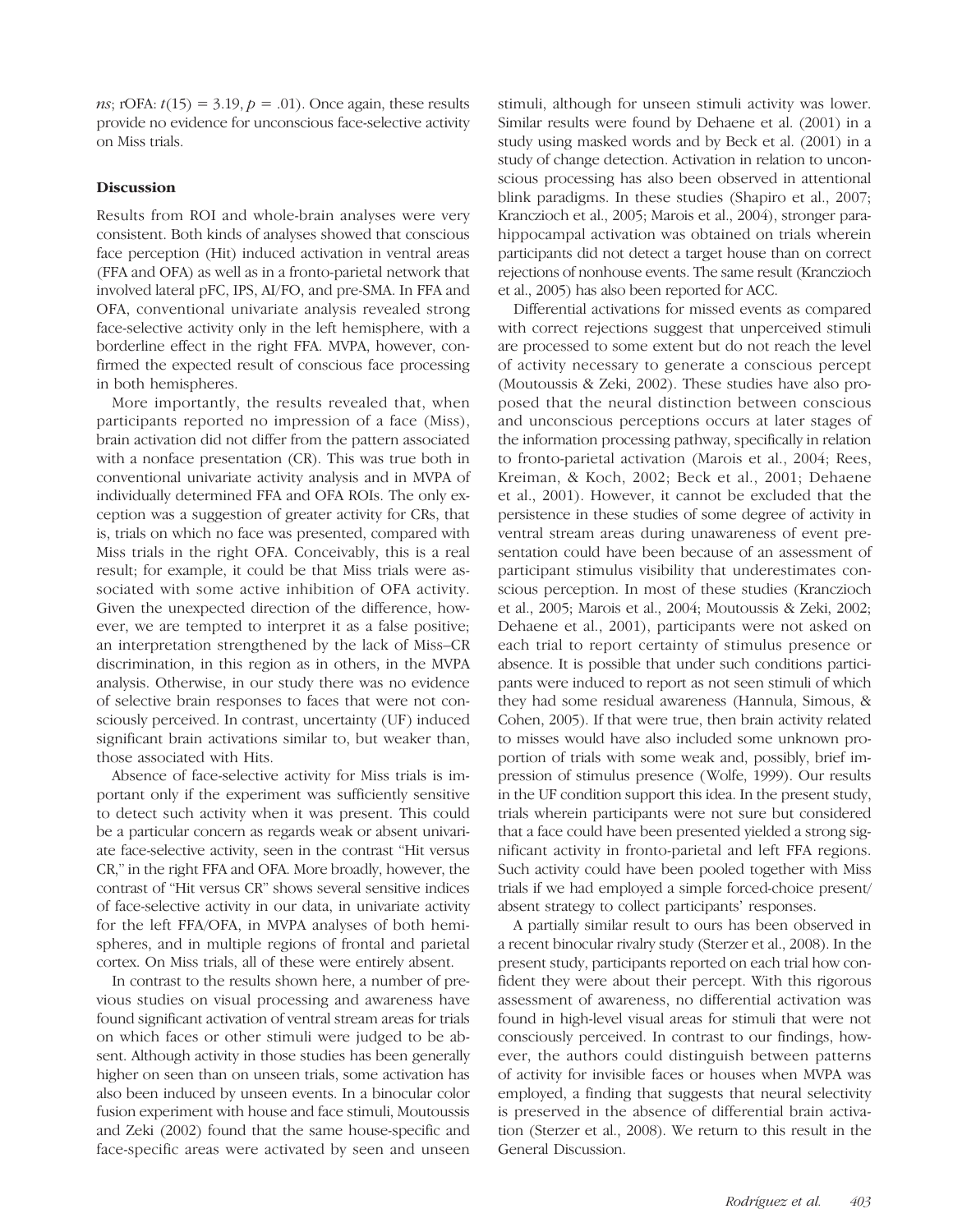In our study, the pattern of activation of the ventral stream and fronto-parietal regions was similar, both showing activation only for consciously detected faces. Although it is sometimes proposed that fronto-parietal activity is specifically involved in the generation of the conscious percept, this alone does not explain our results, because, on correct trials, there was certainly a conscious percept, either of a face or a scrambled face. It remains to be explained why fronto-parietal activity would be specifically driven by the detected face stimulus. A variety of previous studies show that fronto-parietal activity is selectively driven by target, unexpected, or otherwise special stimuli in a specific task context (Hampshire, Thompson, Duncan, & Owen, 2008, 2009; Bledowski, Prvulovic, Goebel, Zanella, & Linden, 2004; Downar, Crawley, Mikulis, & Davis, 2002). In our study, subjects were set to look out for faces and, on many short-exposure trials, did not see them even when they were present. Detection of a target stimuli, rather than a general, nonspecific mechanism underlying conscious access, seems the most plausible explanation for face-related fronto-parietal activity.

In contrast to the other fronto-parietal areas included in our ROI analyses, ACC did not show differential activation when a face was perceived. Anterior cingulate has been described as part of a characteristic fronto-parietal network that is activated by a wide range of different cognitive challenges, including task switching, task novelty, episodic memory, complex response mapping, response conflict, working memory, and perceptual difficulty (Duncan, 2006; Ullsperger & von Cramon, 2001; MacDonald, Cohen, Stenger, & Carter, 2000; Carter et al., 1998). Despite the relative perceptual difficulty present in our task, it is possible that the absence of response competition or necessity to adjust task configuration and especially the absence of error processing could have reduced ACC involvement in our task.

# EXPERIMENT 2: ERP

## Methods

#### Participants

Eleven subjects (5 men, ages 43–60 years) participated in the study as volunteers. All subjects had normal or corrected-to-normal vision and no history of ophthalmological, neurological, or psychiatric disorders.

## Stimuli and Procedure

Except for the following details, the stimuli and task design were identical to those described for Experiment 1. The stimulus set comprised 175 faces and 175 scrambled faces. All images were presented centrally using E-Prime (Psychology Software Tools, Inc., Pittsburgh, PA) on a CRT monitor and subtended a visual angle of 2.1°. The experiment took place in a room with dim illumination. Subjects were instructed to maintain fixation and minimize body movements and blinks during recording. The experiment was performed in one session, which comprised 1400 trials.

## EEG Recording

Electrophysiological data were acquired using a 64-channel recording system (BrainAmp, BrainProducts GmbH, Gilching, Germany). High-density ERPs were obtained using a cap for electrode positioning (Easycap GmbH, Hersching, Germany) according to the extended 10– 20 system. The position of the cap on each subject's head was checked to ensure correspondence of marker electrodes with skull landmarks. All active electrodes (60 electrodes on the scalp) were referenced to a cephalic electrode placed on the vertex. Interelectrode impedance was always kept below 15 kW. EOG was recorded with four electrodes placed on the outer canthus of each eye and 1 cm above and below the left eye. The EEG signal was filtered between 0.2 and 250 Hz and digitized with a sample rate of 500 Hz for off-line analysis. In each trial, marks corresponding to stimulus events and the subject's responses were coregistered with the EEG.

## Behavioral Analysis

The analysis was the same as described for Experiment 1.

## ERP Analysis

ERP data were analyzed only for a single stimulus exposure duration (50 msec). After sorting the trials according to behavior and removing artifacts, this was the only exposure duration where the ERPs for each condition of interest (Hit, Miss, and CR) in each subject were based on a sufficient number of events (a minimum of 20 trials). UF was not included in the analysis because of insufficient data in most participants.

The continuous EEG record was segmented with a 100-msec prestimulus baseline and 600-msec poststimulus epoch. As in the behavioral analysis, trials were sorted by stimulus (face vs. scrambled) and response, once again combining response categories 1 and 2 (sure and fairly sure). Each EEG segment was then inspected both semiautomatically and visually; trials with artifacts (ocular movements, blinks) were rejected, and bad channels were linearly interpolated. For each subject, averaged ERPs time-locked to the stimulus presentation were obtained for each of the different stimulus–response conditions at each of the recording sites. These subject average waveforms were low-pass filtered (30 Hz) and baseline-corrected by subtracting the prestimulus amplitude value. Grandaveraged ERPs were calculated across subjects for each site and condition. Average waveforms were rereferenced to a common average reference.

Initial inspection suggested that three components of the ERPs, two negativities at occipito-temporal electrodes and a positivity at central electrodes, showed a differential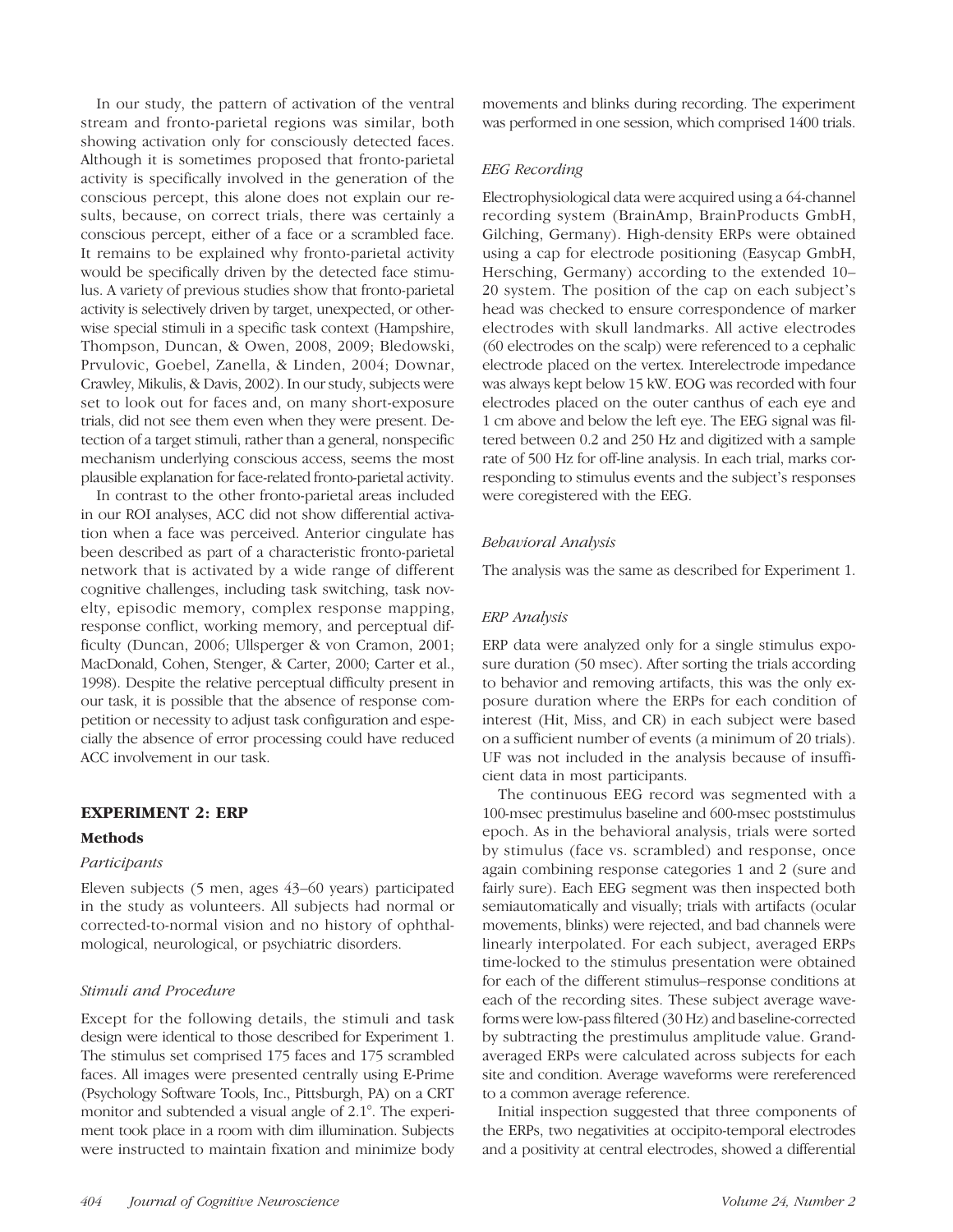response to face and scrambled face presentations. These components were identified as the N170 (N1), a second negativity (N2) peaking after 300 msec, and a slow positivity (SP) after 400 msec (Figure 5A) and were chosen for subsequent analysis. The amplitude of these components was measured as the mean voltage determined within a 30-msec time window centered on the peak of the component for each condition and for each subject.

Twelve electrode clusters were defined  $(C1 = [FC1 -$ FC3-F1-F3], C2 = [FC2-FC4-F2-F4], C3 = [AF3-AF7-F5],  $C4 = [AF4-AF8-F6], C5 = [C1-C3-CP1], C6 = [C2-C4-$ CP2],  $C7 = [P5-P7-TP7]$ ,  $C8 = [P6-P8-TP8]$ ,  $C9 = [PO3-P8]$ PO7-O1],  $C10 = [PO4-POS-O2]$ ,  $C11 = [AFz-Fz]$ ,  $C12 =$ [Cz-CPz]), in which N1, N2, and SP amplitudes were averaged across electrodes for each condition. The resulting amplitude values of each component were submitted to rm-ANOVAs based on different planned contrasts of awareness and region (electrode clusters). Two contrasts were tested: Hit versus CR (amplitude modulation related to face perception) and Miss versus CR (amplitude modulation related to no perception of a face when it was presented). Analyses were conducted separately for the anterocentral (C1–C4, C11), central (C5, C6, C12), and posterior (C7–C10) clusters. An additional analysis of N1, N2, and SP scalp topography was carried out using the complete recording montage. With that purpose, a paired  $t$  test was performed comparing the amplitude of each component in the two interest conditions (Hit vs. CR, Miss vs. CR). Statistical parametric maps of the components' scalp distribution were constructed. These maps were then thresholded using a criterion of  $q \leq$ 0.05 FDR.

#### Source Modeling

A Bayesian model averaging approach (BMA; Trujillo-Barreto, Aubert-Vazquez, & Valdes-Sosa, 2004) was used to estimate the underlying generators of N1, N2, and SP. In this approach, multiple competitive primary current density (PCD) images are obtained by confining the putative EEG generators to different anatomical compartments. These are derived by coregistration of the MNI probabilistic brain atlas and the realistic digital brain phantom (Collins et al., 1998). Each anatomical constraint is regarded as a given model for source reconstruction. A model-independent image of the underlying brain electrical activity was then obtained by averaging all computed PCDs weighted by the corresponding support that they received from the data. This weighting coefficient is measured in terms of the posterior probability of the corresponding model (anatomical constraint), given the data.

The PCD was estimated for each ERP component after averaging across participants activity in the same time windows used in the ERP analysis. The recording montage was referenced to the cephalic electrode on the vertex. Additional anatomical constraints were imposed by restricting allowable source configurations to lie on and to be perpendicular to the cortical mantle. The source space was defined as a mesh of 5656 nodes (representing possible generators or sources) corresponding to the vertices of the triangles obtained by tessellation of the gray/white matter interface of the realistic digital brain phantom developed at the MNI (Collins et al., 1998). The forward model calculations were based on the three-shell spherical head model (Rush & Driscoll, 1969). The center and radius of the spheres were fitted to the scalp, skull, and cerebral tissue of the same brain. The electrode coordinates were derived by coregistration of the electrodes' system and the digital brain phantom used and then projection onto the outermost sphere.

The PCD obtained for the CR condition was subtracted from the PCD obtained for the Hit condition, and the PCD difference was then normalized to the maximum positive and negative activities. Results are shown in brain renders where only sources that survived a threshold of 30% map maximum are displayed. Coordinates of the center of gravity of the activated clusters are reported in MNI space.

#### Results

#### Behavioral Results

The proportion of responses for each perceptual awareness condition as a function of stimulus duration is shown in Figure 4. Performance was very similar to that described for Experiment 1. Face detection significantly increased with exposure time  $(F_{(3, 30)} = 75.5, p < .001, \epsilon b = 0.59)$ , whereas the rate of missed faces was significantly reduced  $(F_{(3, 30)} = 46.4, p < .001, \varepsilon b = 0.41)$ . Uncertainty about face presentation (UF) was low at all exposure times, although once again showed a significant decrease with increasing exposure  $(F_{(3, 30)} = 9.03, p < .001, \varepsilon b = 0.69)$ . Correct rejection of scrambled faces was generally high at all exposure times (Figure 4, right) but decreased significantly with increasing exposure  $(F_{(3, 30)} = 10.1, p < .001, \varepsilon b =$ 0.98). This reduction in accuracy was accompanied by a significant increase in both US and FA responses (US:  $F_{(3, 30)} = 7.35, p < .002, \text{ } \epsilon b = 0.66; \text{ } \text{FA: } F_{(3, 30)} = 5.37,$  $p < .004$ ,  $\varepsilon b = 0.73$ ).

#### ERP Results

Correct detection of face presentation evoked three main components. Two of these showed maximum amplitude over posterolateral regions, the expected N170 (named here as N1) and N2 with a maximum amplitude around 320 msec (Figure 5A, left). A further slow positive component with a peak amplitude around 415 msec was observed over left central regions (SP; Figure 5A, right). The plots in Figure 5B represent an interpolation of the scalp voltage distribution obtained by subtracting CR from Hit waveforms (left) and the corresponding statistic map (right) showing the results of a two-tailed  $t$  test against 0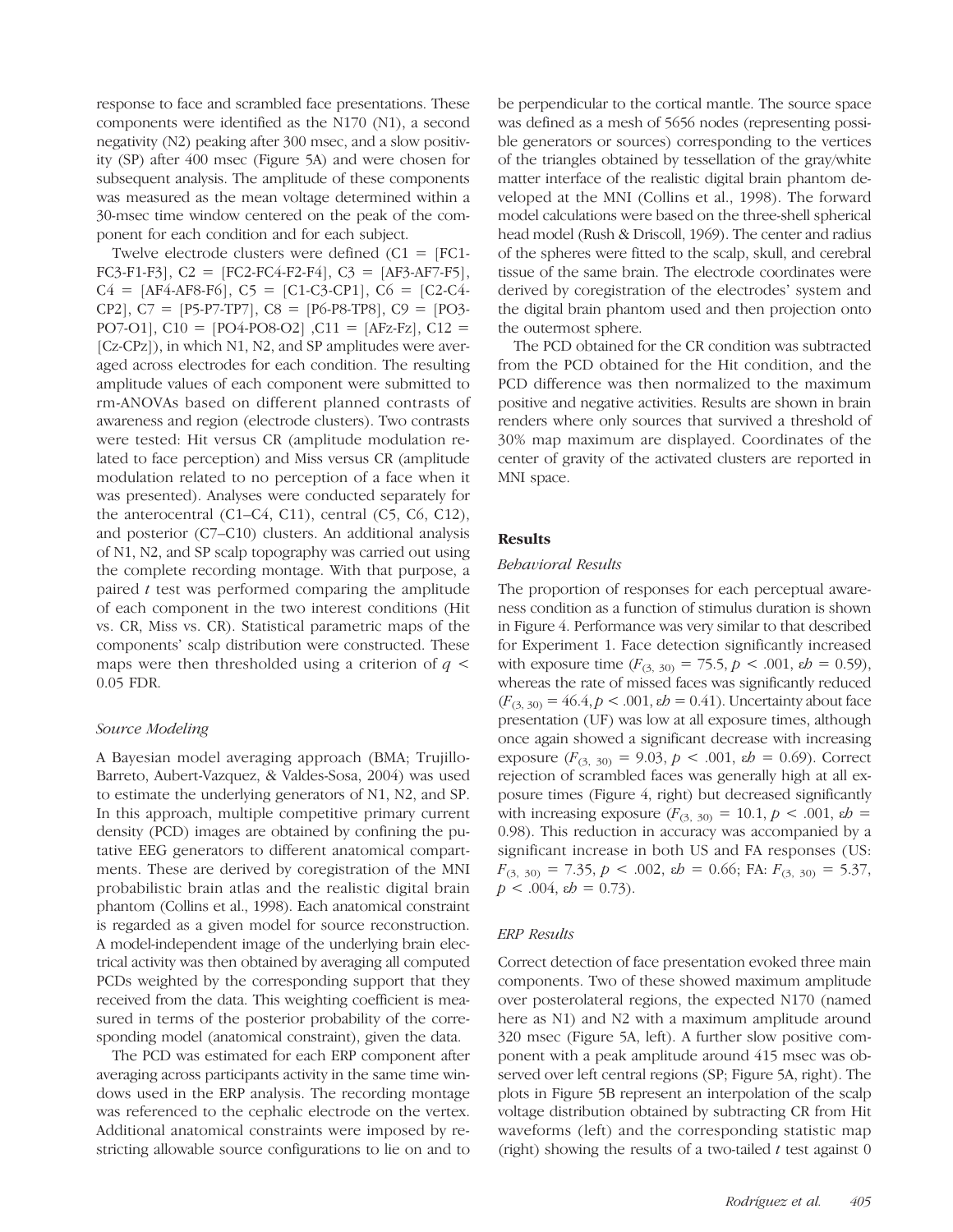Figure 4. Behavioral results of Experiment 2. Response proportions for the different awareness conditions are represented as a function of stimulus duration. Errors bars indicate SEM.



(thresholded at  $q(\text{FDR})$  < 0.05). There was a rather symmetrical distribution for N1 on occipito-temporal electrodes (Figure 5B, top left) and a moderate lateralization to the right for N2 on occipitoparietal electrodes (Figure 5B, left middle). Also significant were anterior and central positivities, occurring at the same time as N1 and N2 and mirroring their spatial distribution. Central positivity, especially that coinciding in latency with N1, was interpreted as a vertex positivity, a positive component previously reported in the N170 literature (Jeffreys, 1989, 1996), that resembles the posterior negativity in both latency and response to experimental manipulations (Joyce & Rossion, 2005). For the purpose of this study, the two components were considered together as a single component that reverses polarity from posterior to anterior regions. The SP distribution showed a lateralization to the left frontocentral electrodes (Figure 5B, bottom left) with a significant maximum on C3 (Figure 5B, bottom right).

Grand-averaged ERPs obtained on Hit, Miss, and CR trials are shown in Figure 6. The rm-ANOVA (Table 3) showed that N1 amplitude was significantly higher on Hit than on CR trials in all clusters and that there was no difference in N1 amplitude between Miss and CR trials. Similar results (Table 3) were obtained in the rm-ANOVA on N2 and SP amplitude. N2 amplitude was significantly higher on Hit than on CR trials, but there was no difference in N2 amplitude between Miss and CR trials. SP amplitude was significantly higher for Hits than CRs on left and central

Figure 5. Modulation of facerelated electrophysiological components with conscious perception. (A) Grand-averaged waveforms from electrodes P8 (left) and C3 (right). Compared with CRs, correct face detection (Hit) was associated with a larger N1 (N170) and also with the appearance of a late negativity, N2, around 300 msec, followed by an SP around 415 msec. Voltage scalp maps (B, left) and  $t$  statistic topography—thresholded at  $q(FDR) < 0.05$ —(B, right) showed that both negativities had a posterior topographic distribution on occipitotemporal electrodes while the positivity showed a left lateralization on central derivations.

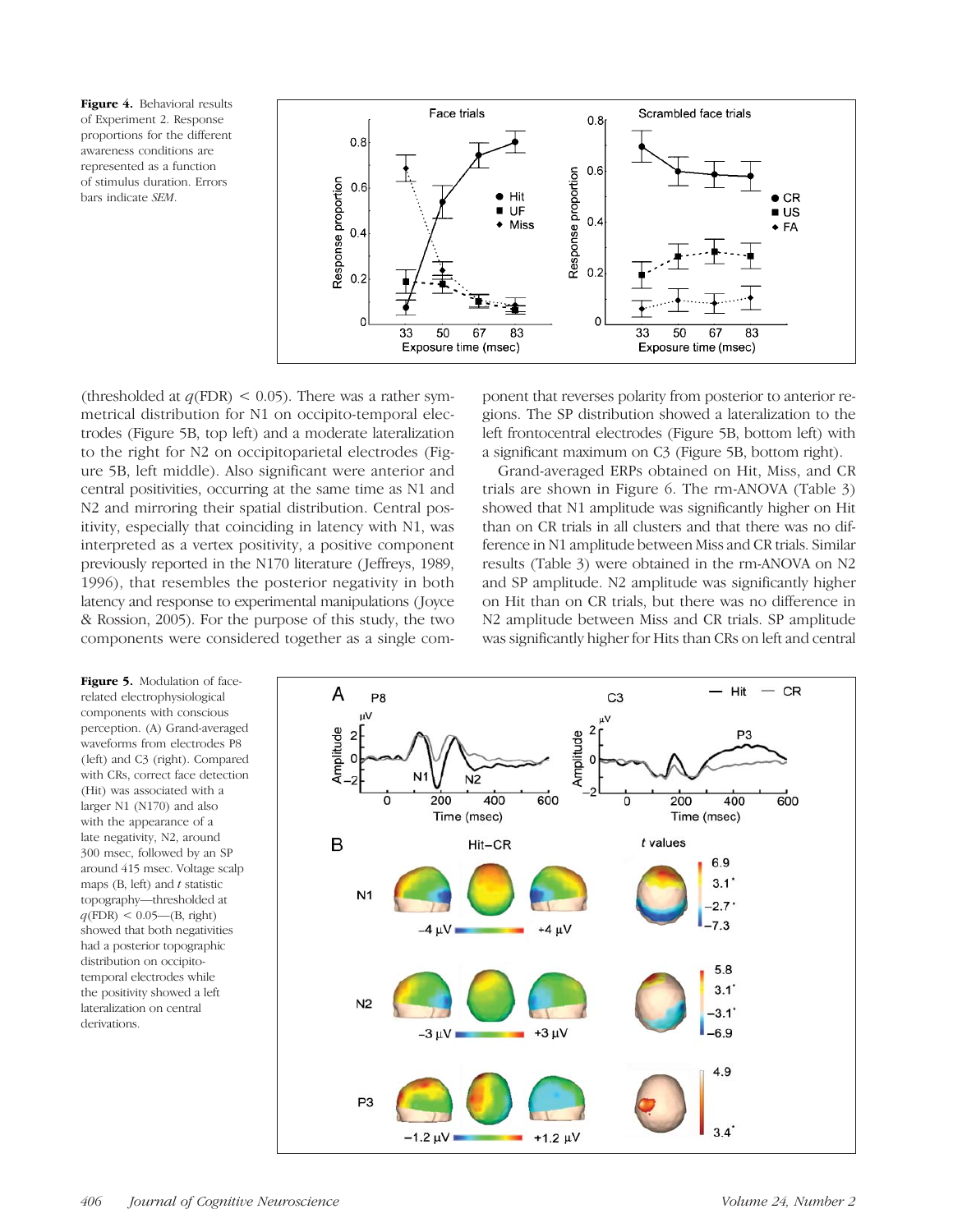

Figure 6. Grand-averaged ERPs obtained on Hit, Miss, and CR trials are shown for each electrode cluster included in the statistical analysis. Hits were associated with a larger N1 and N2 than Miss and CR in all clusters. SP was also larger for Hit compared with Miss and CR in left anterocentral and central clusters. Cluster definition is shown at the bottom center: C1/C2 = left/right frontocentral; C3/C4 = left/right frontotemporal; C5/C6 = left/right centroparietal; C7/C8 = parietotemporal; C9/C10 = left/right occipitoparietal; C11 = midline frontal; C12 = midline central.

|  |  | Table 3. Experiment 2: ERP Analysis |  |  |  |  |
|--|--|-------------------------------------|--|--|--|--|
|--|--|-------------------------------------|--|--|--|--|

|                      |            | Contrasts                       |                              |  |  |  |  |
|----------------------|------------|---------------------------------|------------------------------|--|--|--|--|
| <b>ERP</b> Component | Cluster    | Hit–CR                          | Miss-CR                      |  |  |  |  |
| N1                   | $1-4$ , 11 | $F_{(1, 10)} = 45.6, p < .0001$ | $F_{(1, 10)} = 1.2, p = .3$  |  |  |  |  |
|                      | 5,6,12     | $F_{(1, 10)} = 43.9, p < .0001$ | $F_{(1, 10)} = 0.4, p = .5$  |  |  |  |  |
|                      | $7 - 10$   | $F_{(1, 10)} = 49.3, p < .0001$ | $F_{(1, 10)} = 0.8, p = .4$  |  |  |  |  |
| N <sub>2</sub>       | $1-4, 11$  | $F_{(1, 10)} = 22.4, p = .001$  | $F_{(1, 10)} = 1.8, p = .2$  |  |  |  |  |
|                      | 5,6,12     | $F_{(1, 10)} = 15.9, p = .003$  | $F_{(1, 10)} = 0.7, p = .4$  |  |  |  |  |
|                      | $7 - 10$   | $F_{(1, 10)} = 20.6, p = .001$  | $F_{(1, 10)} = 0.5, p = .5$  |  |  |  |  |
| <b>SP</b>            | 1,3,11     | $F_{(1, 10)} = 10.8, p = .01$   | $F_{(1, 10)} = 0.2, p = .7$  |  |  |  |  |
|                      | 2,4        | $F_{(1, 10)} = 0.3, p = .6$     | $F_{(1, 10)} = 1.1, p = .3$  |  |  |  |  |
|                      | 5,12       | $F_{(1, 10)} = 10.7, p = .01$   | $F_{(1, 10)} = 0.3, p = .6$  |  |  |  |  |
|                      | 6          | $F_{(1, 10)} = 0.1, p = .8$     | $F_{(1, 10)} = 0.04, p = .8$ |  |  |  |  |
|                      | $7 - 10$   | $F_{(1, 10)} = 1.2, p = .3$     | $F_{(1, 10)} = 1.5, p = .2$  |  |  |  |  |

rm-ANOVA results for N1, N2, and SP components.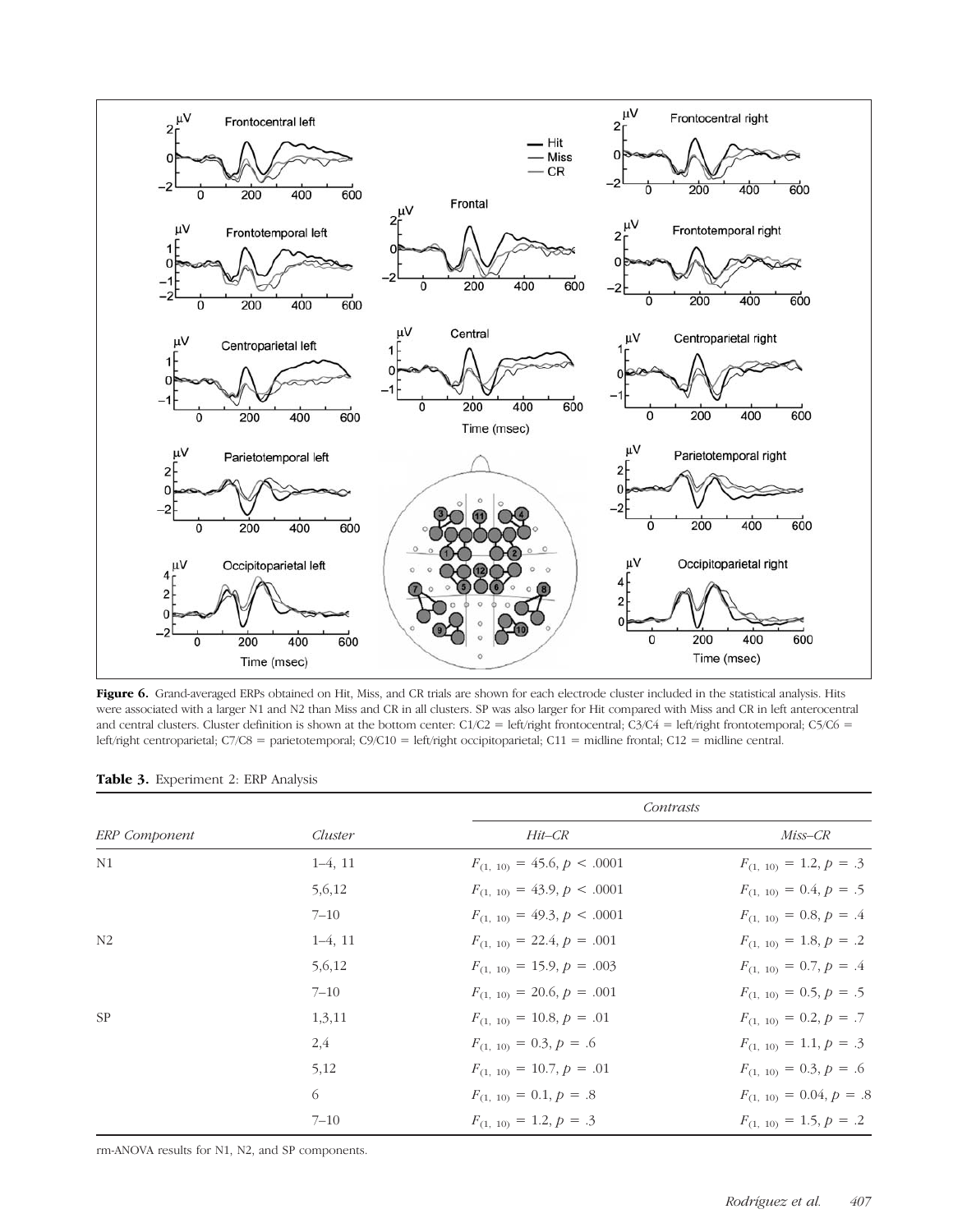

Figure 7. Brain renders of the contrast Hit minus CR PCDs at the time windows of N1, N2, and SP. The inverse solution was normalized to the maximum positive and negative activities, and then only sources that survived a 30% threshold were displayed.

clusters (Clusters 1,3,5,11,and 12), but as for N1 and N2 components, no differences were found between SP amplitude on Miss and CR trials.

#### Source Analysis

Given that only the conscious perception of faces (Hit vs. CR) produced significant modulation of N1, N2, and SP amplitude, source analysis was only carried out for these two conditions. The PCD obtained for CR trials was subtracted from the PCD obtained for Hits in each temporal window. The active sources that survived a 30% thresholding are shown on brain renders in Figure 7. Center of mass coordinates are summarized in Table 4.

At the time of N1 occurrence, the main sources were estimated to lie in anterior and posterior ventral areas, including the right fusiform and inferior temporal gyri, bilateral middle and inferior occipital gyri, as well as left OFC and insula. Later, at the time of N2, activations were strongest in the left hemisphere included the lingual, inferior occipital, and fusiform gyri, as well as the inferior

# Table 4. Experiment 2: Source Analysis

|                        |              |                            | MNI Coordinates |                  |  |  |  |
|------------------------|--------------|----------------------------|-----------------|------------------|--|--|--|
| Region                 | Hemisphere   | $\boldsymbol{\mathcal{X}}$ | $\mathcal Y$    | $\boldsymbol{z}$ |  |  |  |
| Ν1                     |              |                            |                 |                  |  |  |  |
| Superior OFC           | L            | $-25$                      | 59              | $-8$             |  |  |  |
| Inferior OFC           | L            | $-45$                      | 29              | -4               |  |  |  |
| Insula                 | L            | $-28$                      | 19              | 6                |  |  |  |
| Fusiform               | R            | 43                         | $-47$           | $-15$            |  |  |  |
| Inferior temporal      | R            | 49                         | $-28$           | $-23$            |  |  |  |
| Middle occipital       | L            | -49                        | $-79$           | 10               |  |  |  |
|                        | $\mathbb R$  | 42                         | $-83$           | 15               |  |  |  |
| Inferior occipital     | L            | $-45$                      | $-73$           | $-4$             |  |  |  |
|                        | R            | 40                         | $-84$           | $-7$             |  |  |  |
| Calcarine              | L            | $-9$                       | $-90$           | $-11$            |  |  |  |
| Ν2                     |              |                            |                 |                  |  |  |  |
| Superior frontal       | L            | $-25$                      | 61              | 5                |  |  |  |
| Middle frontal         | L            | $-32$                      | 31              | 45               |  |  |  |
|                        | R            | 35                         | 26              | 40               |  |  |  |
| Superior temporal pole | R            | 49                         | 6               | $-19$            |  |  |  |
| Middle temporal        | $\mathbb{R}$ | 51                         | $-63$           | 11               |  |  |  |
| Inferior temporal      | L            | $-47$                      | $-15$           | $-34$            |  |  |  |
| Fusiform               | L            | $-36$                      | $-41$           | $-20$            |  |  |  |
| Middle occipital       | R            | 43                         | $-78$           | 15               |  |  |  |
| Inferior occipital     | L            | $-31$                      | $-80$           | $-5$             |  |  |  |
| Lingual                | L            | $-22$                      | $-68$           | -9               |  |  |  |
| SP                     |              |                            |                 |                  |  |  |  |
| Superior frontal       | L            | $-22$                      | 66              | 4                |  |  |  |
|                        | L            | $-28$                      | -9              | 69               |  |  |  |
| Middle frontal         | L            | $-36$                      | 56              | 7                |  |  |  |
| Precentral             | $\mathbb R$  | 55                         | $-8$            | 44               |  |  |  |
| Inferior frontal       | R            | 55                         | 30              | 9                |  |  |  |
| Insula                 | L            | $-29$                      | 21              | 7                |  |  |  |
|                        | $\mathbb R$  | 34                         | 16              | 1                |  |  |  |
| Inferior parietal      | L            | $-51$                      | $-45$           | 49               |  |  |  |
| Supramarginal          | $\mathbb R$  | 57                         | $-30$           | 38               |  |  |  |
| Middle temporal        | L            | $-64$                      | $-15$           | $-17$            |  |  |  |
| Inferior temporal      | L            | $-53$                      | $-15$           | $-27$            |  |  |  |
| Fusiform               | L            | $-33$                      | $-37$           | $-17$            |  |  |  |
| Lingual                | L            | $-21$                      | $-57$           | $-6$             |  |  |  |

Coordinates of main activations obtained with BMA for regions showing increased activity during correct face perception (Hit vs. CR) in the time windows of N1, N2, and SP. All activations are reported in MNI coordinates.  $L = left$ ;  $R = right$ .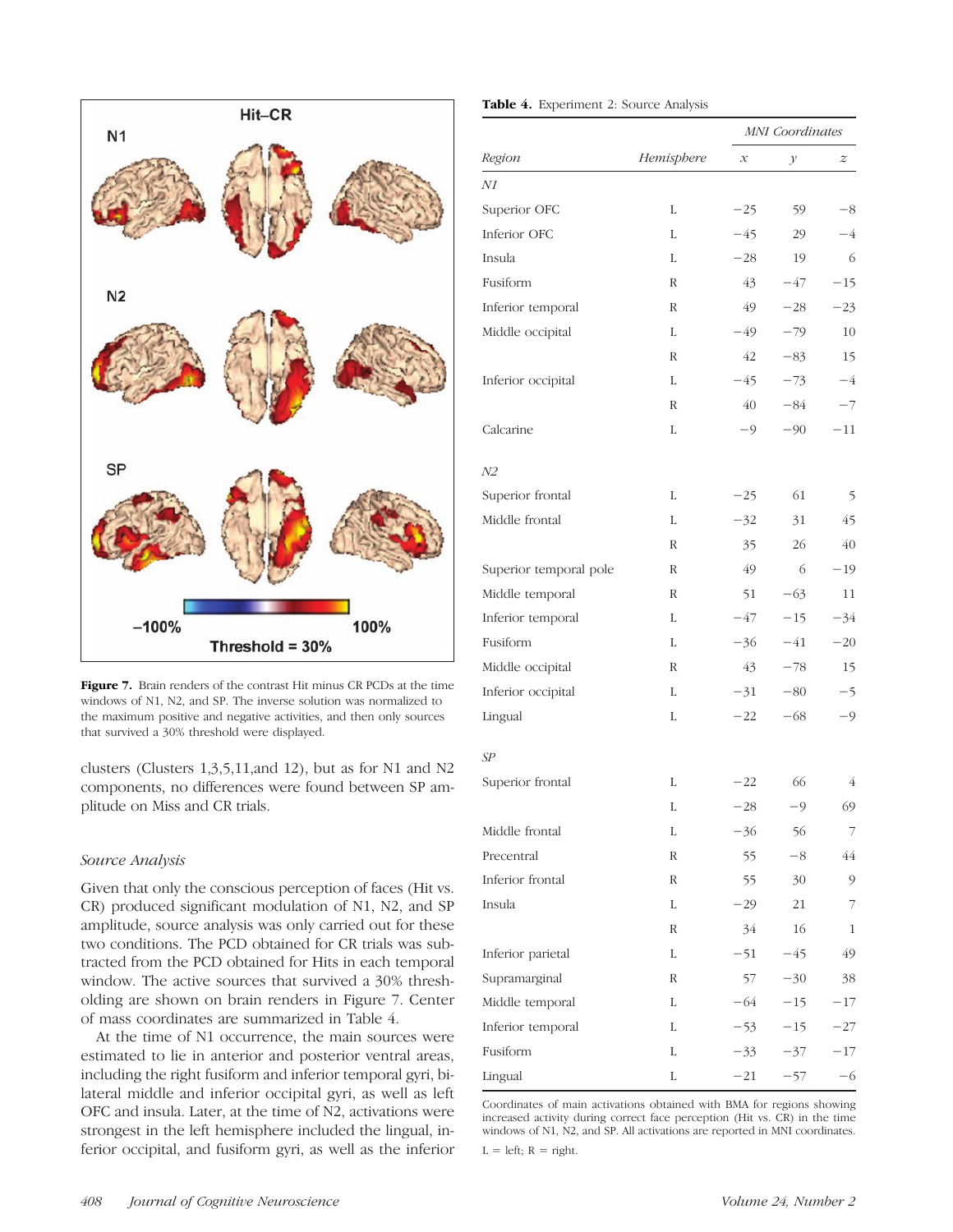and middle temporal gyri and, more dorsally, the superior and middle frontal gyri. In the right hemisphere, sources were located at the middle occipital and middle temporal gyri, extending anteriorly to the superior temporal pole and middle frontal gyrus. Finally, during the SP window, active sources persisted in the left ventral visual regions, but additional activations were also visible in the left middle temporal and inferior parietal gyri, as well as several regions of the frontal lobe and insula bilaterally (Table 4).

## **Discussion**

Our results showed that perceptual awareness of face presentation was not only associated with a modulation of the N1 (N170) but also with the presence of an N2 around 320 msec and an SP around 415 msec. There were some interesting similarities between N1 and N2. The amplitude of both components was higher for consciously perceived faces than for misses or scrambled face stimuli. The voltage distribution was also similar, with maximum negativity at posterior electrodes, and a complementary positivity at anterior electrodes. These similarities might suggest that the same neural generators are contributing to the origin of both negativities but are activated in different phases of conscious access to the face representation. Crucially, both components seemed uniquely associated with conscious face perception. Like the fMRI data, ERPs suggested no difference between Miss and CR trials, that is, no face-selective activity for nonconscious face presentations.

The occurrence of separate N1 and N2 components supports theories that propose a two-stage access to information for object recognition. It has been proposed that, at a first stage, objects are detected and categorized at their basic level (e.g., as face, house, dog, musical instrument), whereas at a second stage, recognition is at the subordinate level occurs (Grill-Spector & Kanwisher, 2005). Evidence from object recognition studies in monkeys (Matsumoto, Okada, Sugase, Yamane, & Kawano, 2005; Sugase, Yamane, Ueno, & Kawano, 1999) suggests that object processing indeed occurs in two stages. Whereas early activity in inferotemporal neurons distinguishes face versus nonface stimuli, later activity distinguishes specific facial expressions or identities (Matsumoto et al., 2005; Sugase et al., 1999). Although recognition of face identity was not requested in our task, it is likely that, at least on many trials, participants did in fact recognise the famous faces they were shown. If that were the case, N1 could reflect perceptual evidence of face presentation in ventral face-specific areas during a first processing step—previously termed as structural encoding (Zion-Golumbic & Bentin, 2007; Bentin & Deouell, 2000)—whereas N2 could signal access to a specific face representation in a second step (Bentin & Deouell, 2000). A similar idea has been recently proposed by Nasr and Esteky (2009). On the other hand, the latency of SP and the fact that its amplitude was significantly higher for consciously detected faces—the target stimulus in the task—suggests a P300-like component, despite the left frontocentral distribution. It is likely that this component reflects postperceptual processes probably related to working memory and conscious access (Polich, 2007; Sergent, Baillet, & Dehaene, 2005; Vogel, Luck, & Shapiro, 1998).

Previous studies on object processing have reported similar modulations of early ERP components in relation to subjects' behavior. Liu, Harris, and Kanwisher (2002) found a difference in M170 (the magnetoencephalographic analogue of N170) for correct versus incorrect responses during a face recognition task. Another occipitotemporal negativity around 200–300 msec, named the visual awareness negativity, that shows a higher amplitude for hit than for miss trials has been described in different tasks involving object or letter categorization as well as line orientation judgments and simple stimulus detection (Koivisto et al., 2008).

Modulation of later negative components has also been found in several studies exploring the neural basis of face perception and recognition. Besides N170, another negativity with an occipito-temporal distribution and sensitivity to face familiarity, repetition, and priming (N250) has been described (Tanaka, Curran, Porterfield, & Collins, 2006; Schweinberger, Pickering, Jentzsch, Burton, & Kaufmann, 2002; Bentin & Deouell, 2000). On the other hand, Bentin and Deouell (2000) described a negative component around 400 msec that was modulated by face familiarity and showed a higher amplitude at frontocentral regions. According to these authors, the face-N400 familiarity effect could be associated with semantic activity involved in the identification of familiar faces. Similar familiar-facerelated components but with different scalp distributions have been described in other studies (Olivares & Iglesias, 2008; Caharel, Fiori, Bernard, Lalonde, & Rebai, 2006; Eimer, 2000). Finally, late positive components have also been observed in different tasks in relation to stimulus processing including face detection and identification (Lamy, Salti, & Bar-Haim, 2009; Henson et al., 2003; Vogel et al., 1998).

Contrary to the findings described here, there are a group of studies ( Jiang et al., 2009; Lamy et al., 2009; Sterzer et al., 2009; Henson et al., 2008; Williams, Liddell, et al., 2004) that have recently reported modulation of early and late electric or electromagnetic components in relation to events that were not consciously perceived. It cannot be excluded, however, that the unconscious related modulations observed in some of them (Lamy et al., 2009; Henson et al., 2008) originated from an awareness criterion that leaves open the possibility of some remaining conscious stimulus registration. Again, unreported fleeting perceptions cannot be ruled out with certainty if subjects are not allowed to report doubts on their perception in each trial but are instead forced to choose between two possible answers—seen or not, conscious or guessed (Lamy et al., 2009). Similarly, forced-choice tests of face identification may be at chance with much remaining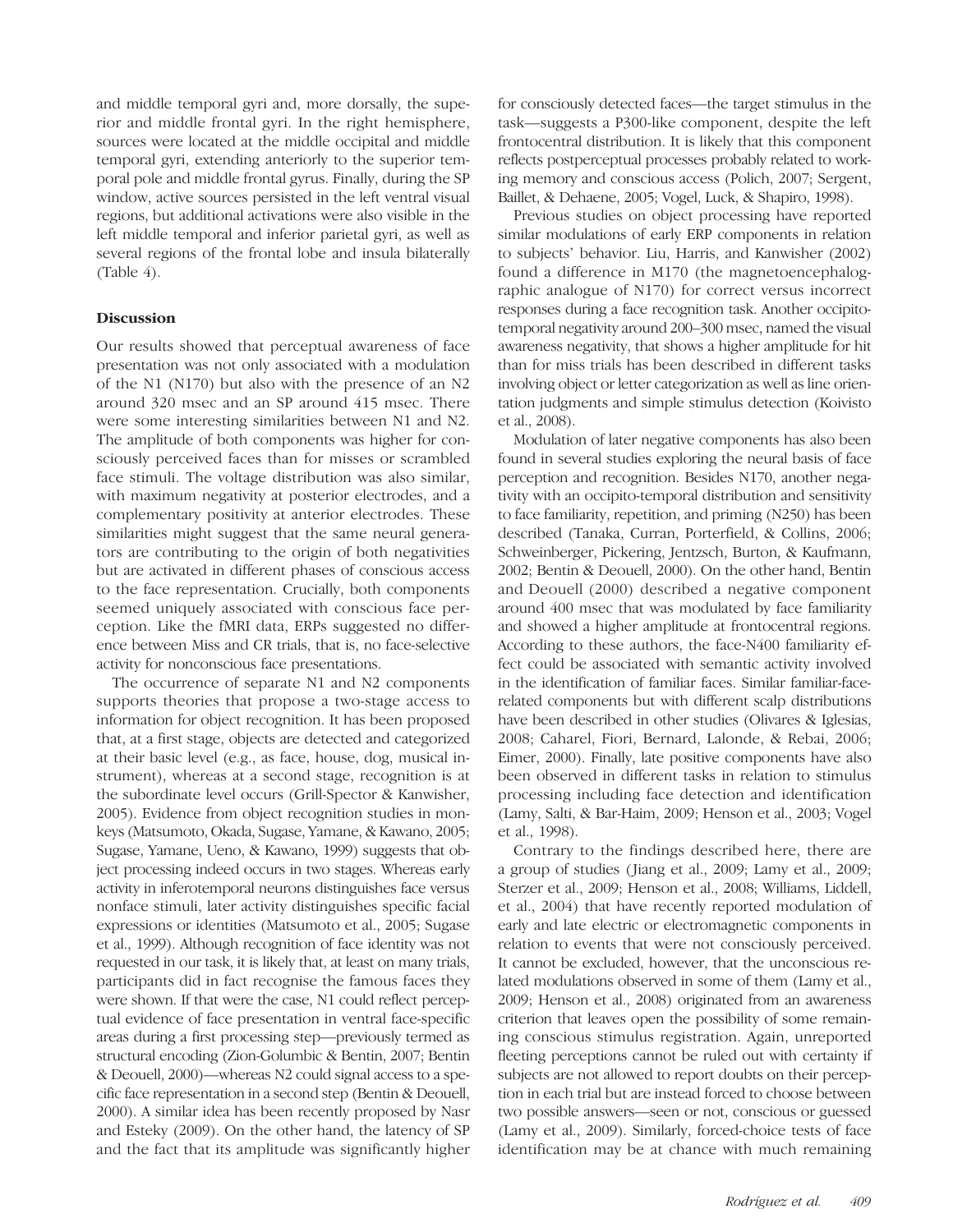awareness of face presence. We will return in the General Discussion to results (e.g., Jiang et al., 2009; Sterzer et al., 2009; Williams, Liddell, et al., 2004) that are not easily explained in this way.

It is widely known that the inverse solution problem of finding neural generators for a given scalp voltage distribution is both ill-posed—there is no unique solution for a given voltage configuration—and ill-conditioned—very sensitive to noise. Taken with caution, however, inverse solution methods allow tentative inferences on the generators of ERP components. In this study, significant sources contributing to the N1 during Hit trials were found in ventral visual areas, including mainly the right fusiform and bilateral inferior occipital gyri. Other generators were also identified in the left insula and OFC. There is no consensus in the literature on the underlying generators of the N170. Different studies of face processing have reported sources located in fusiform gyri, lateral occipital cortex (Deffke et al., 2007; Henson et al., 2003; Rossion, Joyce, Cottrell, & Tarr, 2003), as well as in STS (Itier & Taylor, 2004). It is possible that different generators contribute to the N170 component, depending on the task demands. Significant sources found in our study are consistent with generators described by a variety of previous studies (Sadeh, Podlipsky, Zhdanov, & Yovel, 2010; Herrmann, Ehlis, Muehlberger, & Fallgatter, 2005; Itier & Taylor, 2004; Mnatsakanian & Tarkka, 2004; Rossion et al., 2003; Bentin et al., 1996). Moreover, our results are also consistent with brain activations found in different functional brain imaging and intracortical recording studies of face perception. fMRI studies show robust activation during face perception in lateral fusiform gyrus, inferior occipital gyrus, superior temporal cortex, and OFC (Ishai, Schmidt, & Boesiger, 2005; Hoffman & Haxby, 2000; Halgren et al., 1999; Kanwisher et al., 1997). Recordings in patients with implanted electrodes have revealed facerelated activities in posterior and middle fusiform gyri as well as in middle temporal, inferior temporal, and inferior frontal gyri (Barbeau et al., 2008; Allison, Puce, Spencer, & McCarthy, 1999). Agreement between our results and those described in the literature supports the plausibility of N1 generators found in the present study. Significant sources for the N2 were located in the inferior occipital, fusiform and middle temporal gyri, as well as superior temporal pole and frontal regions. Once again, these data support the suggestion that this negativity could be generated, in part, by the same neural sources as N1, but at a different stage of processing. Furthermore, modeled generators for SP in left inferior temporal cortex, middle frontal cortex, inferior parietal cortex, and bilateral inferior frontal cortex are in correspondence with sources found in other ERP and fMRI studies for late positivities and P300 component (Polich, 2007; Bledowski et al., 2004). The preponderance of a left distribution of SP generators could suggest access to a distributed system related to face identification as other studies have proposed (Barbeau et al., 2008; Joubert et al., 2006).

Finally, there was general consistency between the activations found in the imaging data of Experiment 1 and those modeled with the distributed inverse solution method employed in this study. fMRI, especially ROI analysis, and BMA found that conscious face perception correlates with the significant activation of left fusiform and inferior occipital areas as well as with the activation of parietal and frontal regions.

## GENERAL DISCUSSION

In our study, conscious detection of face presentation was associated with higher activation of FFA and fronto-parietal areas as well as with larger N1 (N170), N2, and SP components. Modulations of early components of visual ERPs as well as of the level of activity in ventral stream areas have been found to correlate with conscious perception (Koivisto et al., 2008; Bar et al., 2001; Tong, Nakayama, Vaughan, & Kanwisher, 1998). In our study, importantly, no region showed evidence for face-selective activity in the complete absence of awareness, indicated by reports of "no impression" of a face. Because the latter comparison—trials where faces are missed versus trials where subjects correctly reported there was no face—is crucial for the present study, absence of unconscious face processing cannot be explained by lack of design efficiency. We claim that our design is as efficient as we could reasonably have expected from the subject's responses.

The boundary conditions on this result remain to be determined. In a small handful of previous studies, fMRI or ERP evidence has suggested unconscious processing of faces or other objects, despite strong criteria for lack of awareness. These criteria include detailed trial-by-trial reports, as the present study (Sterzer et al., 2008), and evidence for chance performance in forced-choice presence/ absence testing ( Jiang et al., 2009; Jiang & He, 2006; Fang & He, 2005; Williams, Liddell, et al., 2004). In the majority of these studies, notably, the method used to eliminate awareness was binocular suppression rather than backward masking. Plausibly, in the extended stimulus presentation times of binocular suppression studies, there is greater opportunity for consciously suppressed information to drive high-level object processing. A second possibility is that unconscious processing may be stronger for stimuli with a strong emotional significance ( Jiang et al., 2009; Jiang & He, 2006; Williams, Liddell, et al., 2004). Several findings suggest that stimuli with emotional content are indeed processed more efficiently that neutral stimuli (Zeelenberg, Wagenmakers, & Rotteveel, 2006; Schupp, Junghofer, Weike, & Hamm, 2003; Vuilleumier & Schwartz, 2001). The mechanism responsible for the enhanced processing of emotional stimuli is not fully understood but may involve the amygdala and subcortical structures, including the reticular activating system and superior colliculus (Zeelenberg et al., 2006; Adolphs, 2004; Williams, Morris, McGlone, Abbott, & Mattingley, 2004).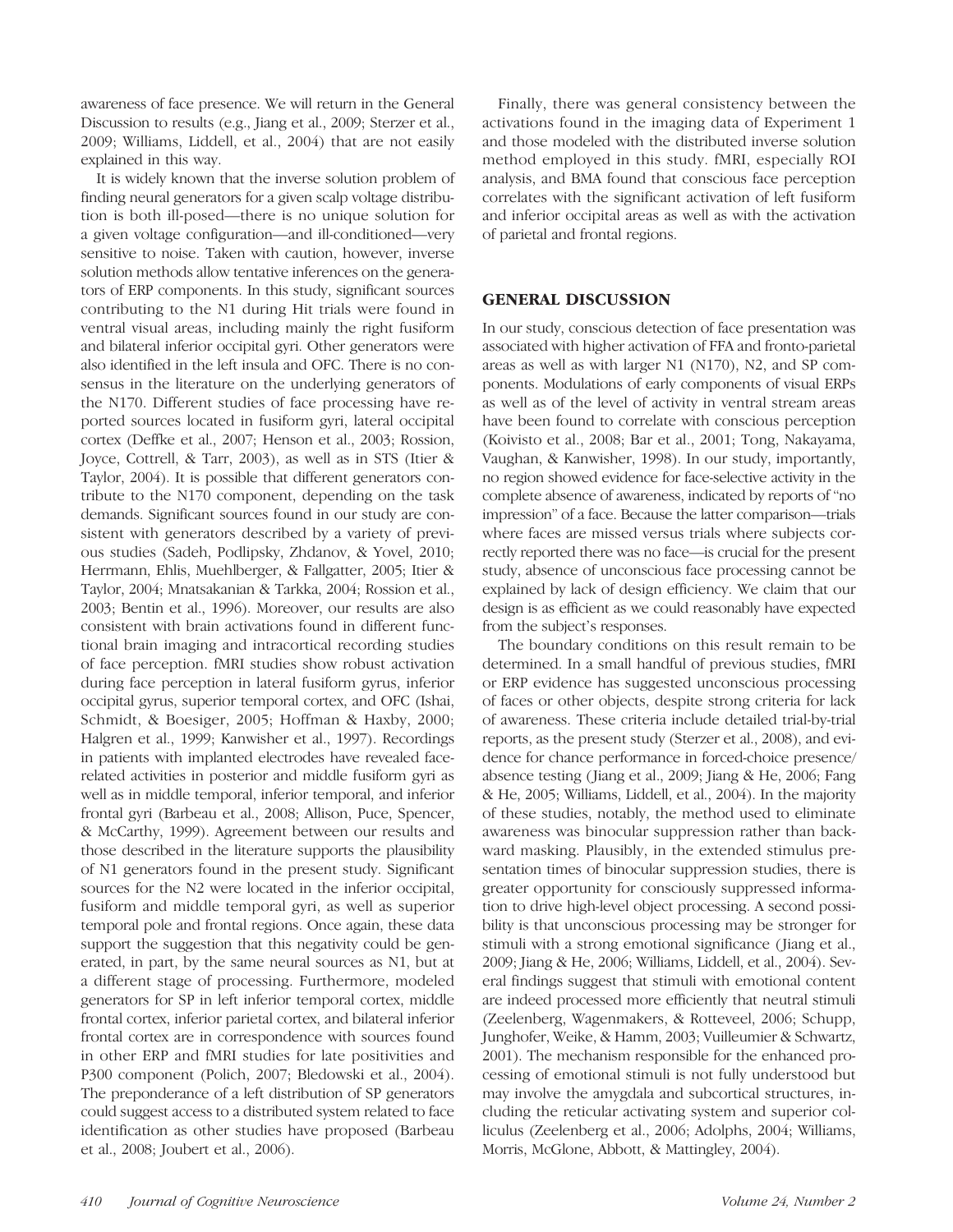Meanwhile, the results presented here point to the importance of a detailed assessment of awareness in studies examining activity related to unseen stimulus events. With less detailed assessment, trials wherein subjects have weak impressions of stimulus presence could be classified as misses, and resulting brain activity misinterpreted as unconscious (Hannula et al., 2005; Pessoa, 2005). With the power of our fMRI and ERP experiments, we found no evidence for face-related brain activity when faces were genuinely unperceived. These results suggest that a truly unperceived stimulus—at least under conditions of backward masking and perhaps excluding some stimuli with strong emotional content—registers very little in the brain, even in the earliest object-specific regions. Instead, face-related activity throughout the brain—both in ventral stream and frontoparietal cortex—is closely linked to conscious perception.

## APPENDIXES

Appendix A. Experiment 1: Coordinates for Each Subject of the Center of Mass of FFA and OFA ROIs Defined Using Fusiform and Inferior Occipital AAL ROI as Search Spaces to Identify Significant Voxels ( $p < .001$ , Uncorrected) in the Contrast Face versus Scrambled Face of the Localizer Task

|                |                     |              | <b>FFA</b>    |                  |              | <b>OFA</b>    |                  |
|----------------|---------------------|--------------|---------------|------------------|--------------|---------------|------------------|
|                | Subjects Hemisphere | $\mathcal X$ | $\mathcal{Y}$ | $\boldsymbol{z}$ | $\mathcal X$ | $\mathcal{Y}$ | $\boldsymbol{z}$ |
| $\mathbf{1}$   | L                   | $-36$        | $-51$         | $-20$            | $-41$        | $-78$         | $-8$             |
|                | $\mathbb R$         | 38           | $-51$         | $-18$            | 43           | $-76$         | -9               |
| $\sqrt{2}$     | L                   | $-32$        | $-49$         | $-19$            |              |               |                  |
|                | $\mathbf R$         | 34           | $-48$         | $-19$            | 44           | $-84$         | $-5$             |
| $\mathfrak{Z}$ | L                   | $-36$        | $-55$         | $-16$            | $-42$        | $-77$         | -9               |
|                | $\mathbf R$         | 39           | $-49$         | $-20$            | 41           | $-80$         | $-8$             |
| 4              | L                   |              |               |                  | $-46$        | $-75$         | -6               |
|                | $\mathbb{R}$        | 39           | $-55$         | $-17$            | 37           | $-84$         | $-4$             |
| 5              | L                   | $-40$        | $-55$         | $-19$            | $-41$        | $-80$         | $-7$             |
|                | $\mathbb{R}$        | 40           | $-46$         | $-20$            | 43           | $-77$         | $-6$             |
| 6              | L                   | $-41$        | $-45$         | $-23$            |              |               |                  |
|                | $\mathbb R$         | 43           | $-47$         | $-21$            | 43           | $-77$         | -9               |
| 7              | L                   | $-40$        | $-56$         | $-18\,$          | $-39$        | $-82$         | $-10$            |
|                | $\mathbb R$         | 37           | $-50$         | $-17$            | 40           | $-81$         | $-8$             |
| 8              | L                   | $-41$        | $-57$         | $-19$            | $-39$        | $-76$         | $-11$            |
|                | $\mathbb R$         | 43           | $-48$         | $-21$            | 44           | $-74$         | $-13$            |
| 9              | L                   | $-37$        | $-54$         | $-14$            |              |               |                  |
|                | $\mathbf R$         | 40           | $-41$         | $-18$            | 45           | $-74$         | $-9$             |
| 10             | L                   |              |               |                  | $-42$        | $-79$         | -9               |
|                | $\mathbb R$         | 41           | $-42$         | $-21$            | 46           | $-77$         | -9               |

## Appendix A. (continued)

|    |                     |              | <b>FFA</b>   |                  |                     | <b>OFA</b>    |                  |
|----|---------------------|--------------|--------------|------------------|---------------------|---------------|------------------|
|    | Subjects Hemisphere | $\mathcal X$ | $\mathcal V$ | $\boldsymbol{z}$ | $\mathcal{X}% _{0}$ | $\mathcal{Y}$ | $\boldsymbol{z}$ |
| 11 | L                   | $-37$        | $-31$        | $-26$            |                     |               |                  |
|    | $\mathbb{R}$        | 42           | $-37$        | $-21$            |                     |               |                  |
| 12 | L                   | $-35$        | $-47$        | $-18$            | $-43$               | $-77$         | $-6$             |
|    | $\mathbb{R}$        | 39           | $-44$        | $-18$            |                     |               |                  |
| 13 | L                   | $-29$        | $-43$        | $-17$            | $-36$               | $-84$         | $-8$             |
|    | $\mathbb{R}$        | 34           | $-45$        | $-18$            | 40                  | $-81$         | $-8$             |
| 14 | L                   | $-34$        | $-52$        | $-18$            |                     |               |                  |
|    | $\mathbb{R}$        | 36           | $-50$        | $-18$            | 45                  | $-75$         | $-6$             |
| 15 | L                   | $-36$        | $-52$        | $-18$            | $-41$               | $-78$         | $-9$             |
|    | $\mathbb{R}$        | 36           | $-47$        | $-18$            | 41                  | $-83$         | $-8$             |
| 16 | L                   | $-40$        | $-61$        | $-14$            | $-39$               | $-73$         | $-11$            |
|    | $\mathbb{R}$        | 40           | $-52$        | $-17$            | 41                  | $-77$         | $-7$             |
| 17 | L                   | $-39$        | $-51$        | $-20$            | $-44$               | $-76$         | $-9$             |
|    | $\mathbb{R}$        | 40           | $-51$        | $-19$            | 43                  | $-79$         | $-9$             |
| 18 | L                   | $-39$        | $-58$        | $-17$            | $-41$               | $-78$         | $-8$             |
|    | $\mathbb R$         | 38           | $-50$        | $-18$            | 42                  | $-76$         | $-10$            |

 $R =$  right;  $L =$  left.

# Appendix B. Experiment 1: Total Numbers of Trials for Each Combination of Response and Exposure Time in Each Participant

For each stimulus (face or scrambled) and exposure time, trial numbers sum to  $(105 - \text{[failures to respond]})$ . In each participant, exposures selected for fMRI analysis are marked with \*.

| Exposure | Hit | $U\!F$         | Miss           | CR | US | <b>FA</b>     |
|----------|-----|----------------|----------------|----|----|---------------|
| S1       |     |                |                |    |    |               |
| $30*$    | 9   | 24             | 72             | 78 | 17 | 10            |
| $50*$    | 28  | 30             | 47             | 67 | 26 | 12            |
| 67       | 62  | 21             | 21             | 59 | 31 | 15            |
| 83       | 76  | 16             | 13             | 73 | 22 | 10            |
| S2       |     |                |                |    |    |               |
| $30*$    | 36  | 21             | 48             | 70 | 21 | 14            |
| $50*$    | 82  | 12             | 11             | 70 | 21 | 14            |
| 67       | 98  | $\overline{0}$ | 7              | 68 | 27 | $\mathcal{P}$ |
| 83       | 100 | $\overline{2}$ | $\mathfrak{Z}$ | 73 | 25 | 7             |
|          |     |                |                |    |    |               |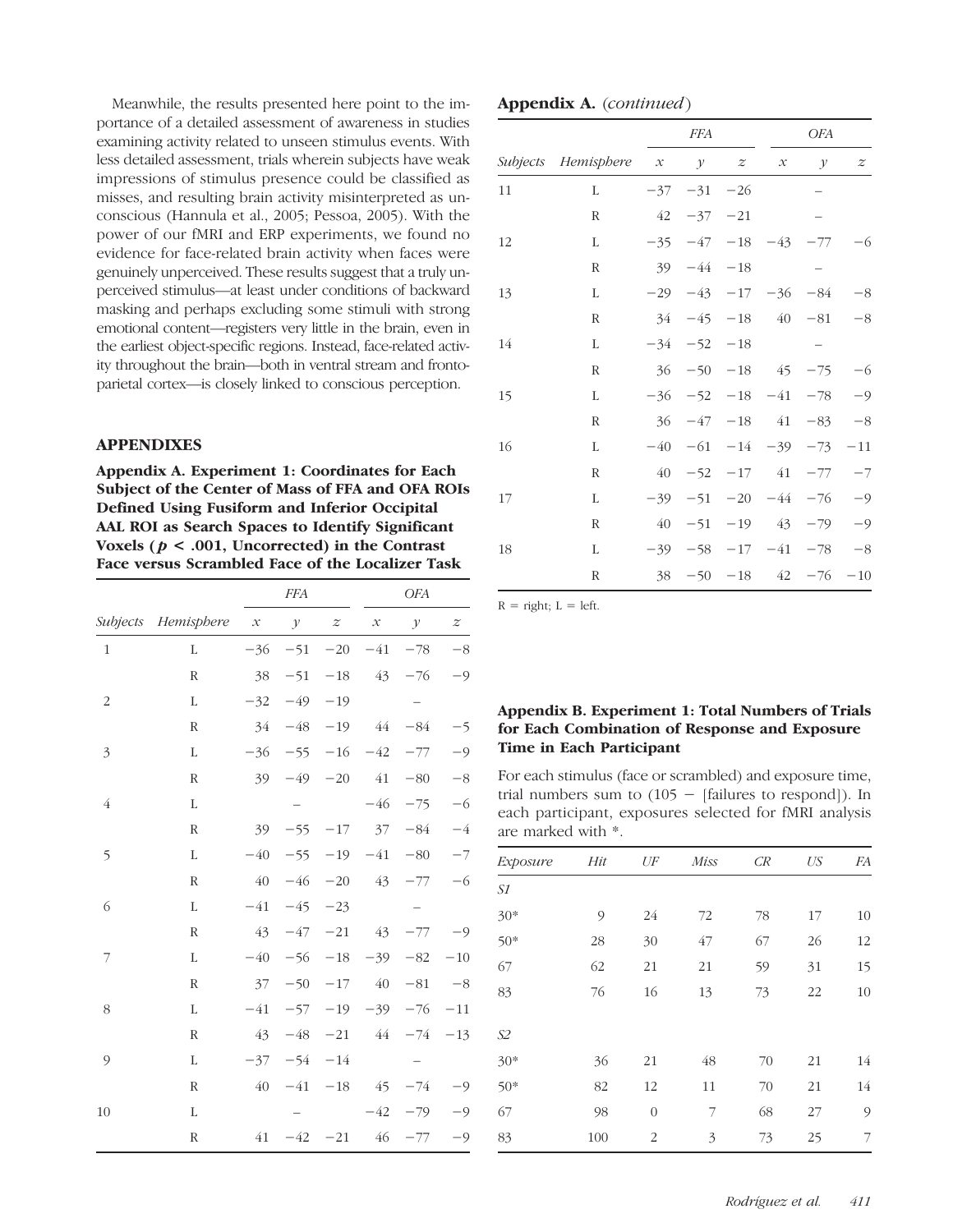Appendix B. (continued)

Appendix B. (continued)

| Exposure                   | $\it Hit$      | $U\!F$                      | Miss           | $C\!R$  | $U\!S$                   | ${\it FA}$       | Exposure        | $\it{Hit}$       | $U\!F$        | $\mathit{Miss}$          | $C\!R$ | $U\!S$         | ${\it FA}$                  |
|----------------------------|----------------|-----------------------------|----------------|---------|--------------------------|------------------|-----------------|------------------|---------------|--------------------------|--------|----------------|-----------------------------|
| S <sub>3</sub>             |                |                             |                |         |                          |                  | <i>S10</i>      |                  |               |                          |        |                |                             |
| 30                         | $\theta$       | $\sqrt{6}$                  | 99             | 97      | $\overline{7}$           | $\sqrt{0}$       | 30              | $\boldsymbol{0}$ | 15            | 89                       | 91     | $12\,$         | $\,1$                       |
| $50*$                      | $28\,$         | 15                          | 61             | 93      | 11                       | $\boldsymbol{0}$ | 50              | $\overline{c}$   | 35            | 67                       | $77\,$ | $24\,$         | $\,1$                       |
| 67*                        | $70\,$         | 19                          | $16\,$         | 80      | 23                       | $\mathbf{1}$     | 67*             | 28               | $46\,$        | 29                       | 60     | $42\,$         | $\,1\,$                     |
| 83                         | 89             | $\,8\,$                     | $\sqrt{6}$     | 69      | 31                       | $\overline{4}$   | 83*             | 52               | 35            | $17\,$                   | 39     | 62             | $\mathfrak{Z}$              |
| $\mathcal{S}\!\mathcal{A}$ |                |                             |                |         |                          |                  | S11             |                  |               |                          |        |                |                             |
| 30                         | $\mathfrak z$  | 21                          | $74\,$         | $70\,$  | 26                       | $\mathfrak{Z}$   | $30*$           | 14               | $22\,$        | 61                       | 66     | 30             | $\sqrt{4}$                  |
| $50*$                      | $8\,$          | $42\,$                      | $47\,$         | 66      | 29                       | $\overline{4}$   | $50*$           | 56               | $12\,$        | 28                       | $81\,$ | $17\,$         | $\sqrt{2}$                  |
| 67*                        | $46\,$         | 30                          | $24\,$         | 60      | 37                       | $\sqrt{2}$       | 67              | 83               | $12\,$        | $\overline{\phantom{a}}$ | $71\,$ | $24\,$         | $\boldsymbol{0}$            |
| 83                         | $74\,$         | $18\,$                      | $8\,$          | 60      | 38                       | $\sqrt{2}$       | 83              | 83               | $8\,$         | $\sqrt{6}$               | 82     | 19             | $\boldsymbol{0}$            |
| S <sub>5</sub>             |                |                             |                |         |                          |                  | S12             |                  |               |                          |        |                |                             |
| 30                         | $\overline{4}$ | 19                          | $82\,$         | 96      | $\mathcal{G}$            | $\boldsymbol{0}$ | $30*$           | 30               | 13            | 62                       | 102    | $\mathfrak{Z}$ | $\boldsymbol{0}$            |
| $50*$                      | 43             | 29                          | 33             | 91      | 13                       | $\overline{0}$   | $50*$           | 82               | $\mathcal{G}$ | $14\,$                   | 98     | $\sqrt{6}$     | $\mathbf{1}$                |
| 67*                        | $77\,$         | 13                          | 15             | 92      | $12\,$                   | $\mathbf{1}$     | 67              | $101\,$          | $\sqrt{2}$    | $\sqrt{2}$               | 96     | $\,8\,$        | $1\,$                       |
| 83                         | 95             | $\sqrt{6}$                  | $\sqrt{4}$     | 97      | $\overline{\phantom{a}}$ | $\,1\,$          | 83              | $101\,$          | $\mathfrak z$ | $\,1\,$                  | 89     | 15             | $\,1$                       |
| $S\!6$                     |                |                             |                |         |                          |                  | S13             |                  |               |                          |        |                |                             |
| $30*$                      | $10\,$         | $22\,$                      | 73             | 89      | 15                       | $\mathbf{1}$     | $30*$           | 14               | 25            | 66                       | 83     | $18\,$         | $\sqrt{4}$                  |
| $50*$                      | $71\,$         | $24\,$                      | $10\,$         | $81\,$  | $24\,$                   | $\overline{0}$   | $50*$           | 63               | 15            | $27\,$                   | $80\,$ | $21\,$         | $\sqrt{4}$                  |
| 67                         | 99             | $\sqrt{4}$                  | $\sqrt{2}$     | 80      | 23                       | $\overline{c}$   | 67              | 90               | $\sqrt{6}$    | $8\,$                    | 83     | $17\,$         | 5                           |
| 83                         | $101\,$        | $\mathfrak{Z}$              | $\mathbf{1}$   | 83      | 20                       | $\overline{c}$   | 83              | 98               | $\sqrt{4}$    | $\mathfrak{Z}$           | 86     | $17\,$         | $\,1\,$                     |
| $\mathcal{S}\mathcal{T}$   |                |                             |                |         |                          |                  | $\mathcal{S}14$ |                  |               |                          |        |                |                             |
| $30\,$                     | $\overline{c}$ | $\mathfrak{g}$              | $88\,$         | 101     | $\mathfrak{Z}$           | $\overline{0}$   | $30*$           | $17\,$           | 25            | 63                       | $73\,$ | 30             | $\mathbf{1}$                |
| $50*$                      | 45             | 27                          | 29             | 92      | $8\,$                    | $\boldsymbol{0}$ | $50*$           | 67               | 29            | $\mathfrak{g}$           | $78\,$ | 25             | $\sqrt{2}$                  |
| $67*$                      | 87             | 5                           | 11             | 92      | 5                        | 3                | 67              | 96               |               | 2                        | 86     | 18             | $\mathbf{1}$                |
| 83                         | 97             | $\sqrt{4}$                  | $\mathfrak z$  | 92      | $\overline{\mathcal{I}}$ | $\boldsymbol{0}$ | 83              | 99               | $\sqrt{4}$    | $\sqrt{2}$               | 90     | $14\,$         | $\,1$                       |
| $\mathcal{S}\!\mathcal{S}$ |                |                             |                |         |                          |                  | S15             |                  |               |                          |        |                |                             |
| 30                         | $\mathbf{1}$   | $\mathbf{1}$                | 103            | 104     | $\boldsymbol{0}$         | $\boldsymbol{0}$ | $30*$           | 6                | 53            | $46$                     | $78\,$ | $26\,$         | $1\,$                       |
| $50*$                      | $16\,$         | $\boldsymbol{0}$            | 89             | 102     | $\boldsymbol{0}$         | $\mathbf{1}$     | $50*$           | $42\,$           | 56            | $\overline{7}$           | 76     | $27\,$         | $\sqrt{2}$                  |
| 67*                        | 56             | $\boldsymbol{0}$            | 49             | $101\,$ | $\boldsymbol{0}$         | $\,1\,$          | 67              | 79               | $22\,$        | $\sqrt{4}$               | 75     | 29             | $\boldsymbol{0}$            |
| 83                         | $74\,$         | $\,0\,$                     | 31             | 95      | $\boldsymbol{0}$         | $\sqrt{6}$       | 83              | 92               | $12\,$        | $\,1$                    | $81\,$ | $23\,$         | $\,1$                       |
| S9                         |                |                             |                |         |                          |                  | S16             |                  |               |                          |        |                |                             |
| $30*$                      | $16\,$         | 43                          | $46\,$         | $74\,$  | 30                       | $\,1\,$          | 30              | $\sqrt{2}$       | 35            | 65                       | $82\,$ | $20\,$         | $\ensuremath{\mathfrak{Z}}$ |
| $50*$                      | $71\,$         | 25                          | $8\,$          | $80\,$  | $22\,$                   | $\mathfrak{Z}$   | $50*$           | $47\,$           | 38            | $18\,$                   | 56     | $46\,$         | $\sqrt{2}$                  |
| 67                         | 91             | $12\,$                      | $\overline{c}$ | 79      | 25                       | $\mathbf{1}$     | 67*             | 93               | $\sqrt{6}$    | 6                        | 59     | $42\,$         | $\,1$                       |
| 83                         | $101\,$        | $\ensuremath{\mathfrak{Z}}$ | $\,1$          | $87\,$  | $16\,$                   | $\overline{c}$   | 83              | 99               | $\mathfrak z$ | $\mathfrak{Z}$           | 59     | $\sqrt{44}$    | $\sqrt{2}$                  |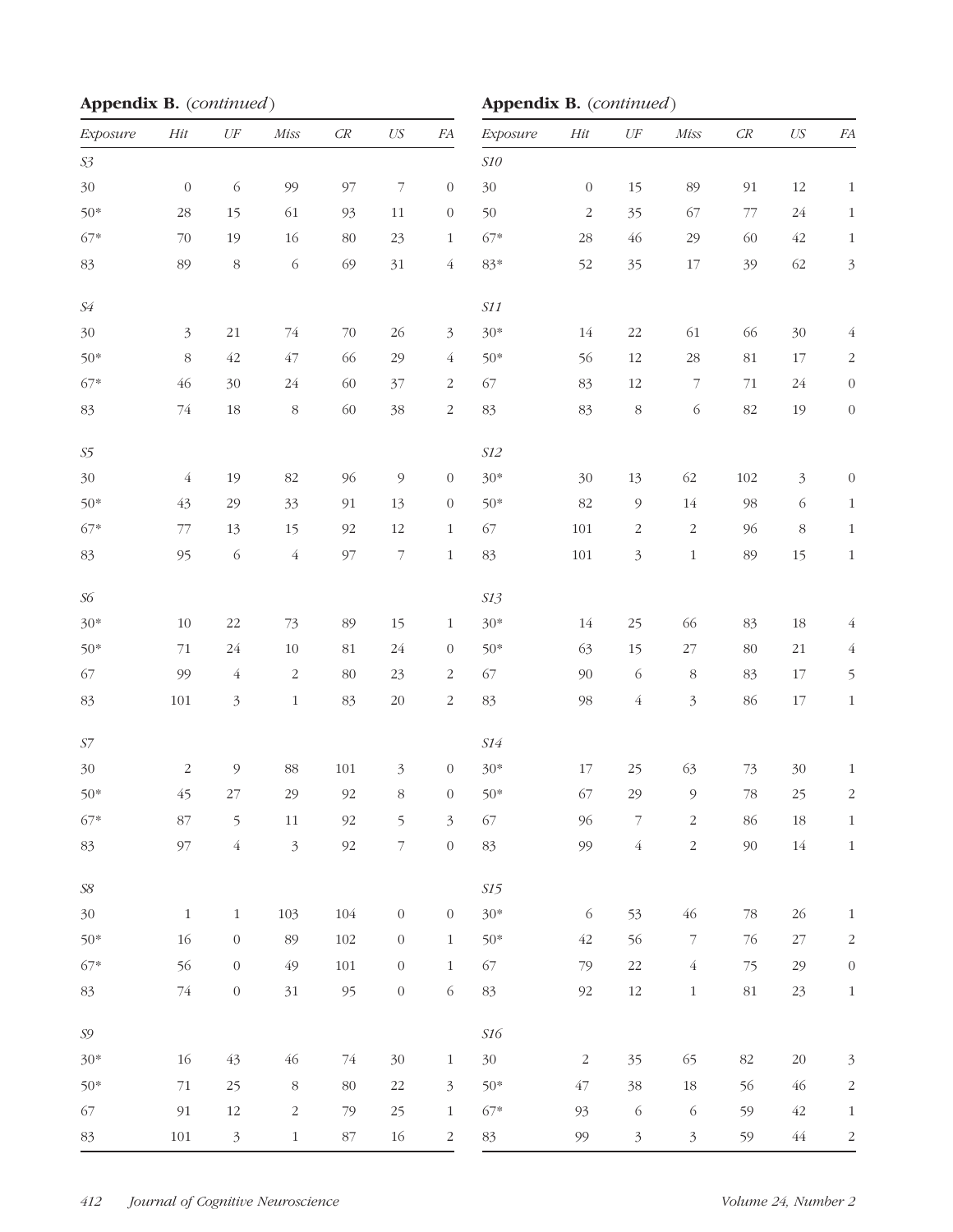Appendix B. (continued)

| Exposure | Hit            | $U\!F$ | Miss           | CR | US | <b>FA</b>      |
|----------|----------------|--------|----------------|----|----|----------------|
| S17      |                |        |                |    |    |                |
| 30       | $\overline{2}$ | 37     | 66             | 70 | 35 | $\overline{0}$ |
| $50*$    | 13             | 46     | 46             | 45 | 57 | $\overline{2}$ |
| 67*      | 56             | 37     | 12             | 32 | 68 | 5              |
| 83       | 84             | 20     | $\overline{c}$ | 21 | 78 | 6              |
|          |                |        |                |    |    |                |
| S18      |                |        |                |    |    |                |
| $30*$    | 10             | 9      | 86             | 73 | 20 | 9              |
| $50*$    | 8              | 24     | 73             | 71 | 22 | 11             |
| 67       | 37             | 35     | 33             | 47 | 41 | 17             |
| 83       | 65             | 27     | 13             | 18 | 56 | 31             |

#### Acknowledgments

This work was funded by the Medical Research Council (UK) intramural program (U.1055.01.001.00001.01) and the UK/Cuba collaboration grants from the British Council and Royal Society. We would like to thank Eduardo Martínez and Lídice Galán for statistical advice and Nelson Trujillo for valuable comments on the manuscript.

Reprint requests should be sent to Valia Rodríguez, Cuban Neuroscience Center, Ave. 25 No.15202 esq. 158, Cubanacan, Playa, Havana 10400, Cuba, or via e-mail: valia.rodriguez@gmail.com.

#### Note

1. As an a priori criterion, we required at least six trials for the critical combinations of response category (Hit, Miss, CR) and exposure time, resulting in the elimination of data for 7 of 25 participants originally scanned. No behavioral or fMRI results from these additional participants are reported in this study.

#### REFERENCES

- Adolphs, R. (2004). Emotional vision. Nature Neuroscience, 7, 1167–1168.
- Allison, T., Puce, A., Spencer, D. D., & McCarthy, G. (1999). Electrophysiological studies of human face perception. I: Potentials generated in occipitotemporal cortex by face and non-face stimuli. Cerebral Cortex, 9, 415–430.
- Baars, B. J. (2002). The conscious access hypothesis: Origins and recent evidence. Trends in Cognitive Sciences, 6, 47–52.
- Bar, M., Tootell, R. B., Schacter, D. L., Greve, D. N., Fischl, B., Mendola, J. D., et al. (2001). Cortical mechanisms specific to explicit visual object recognition. Neuron, 29, 529–535.
- Barbeau, E., Taylor, M. J., Regis, J., Marquis, P., Chanuvel, P., & Liegeois-Chauvel, C. (2008). Spatio temporal dynamics of face recognition. Cerebral Cortex, 18, 997–1009.
- Beck, D. M., Rees, G., Frith, C. D., & Lavie, N. (2001). Neural correlates of change detection and change blindness. Nature Neuroscience, 4, 645–650.

Bentin, S., Allison, T., Puce, A., Perez, E., & McCarthy, G. (1996).

Electrophysiological studies of face perception in humans. Journal of Cognitive Neuroscience, 8, 551–565.

- Bentin, S., & Deouell, L. Y. (2000). Structural encoding and identification in face processing: ERP evidence for separate mechanisms. Cognitive Neuropsychology, 17, 35–55.
- Bledowski, C., Prvulovic, D., Goebel, R., Zanella, F. E., & Linden, D. E. (2004). Attentional systems in target and distractor processing: A combined ERP and fMRI study. Neuroimage, 22, 530–540.
- Brett, M., Anton, J. L., Valabregue, R., & Poline, J. P. (2002). Region of interest analysis using an SPM toolbox. Neuroimage, 16, S497.
- Buxton, R. B., Wong, E. C., & Frank, L. R. (1998). Dynamics of blood flow and oxygenation changes during brain activation: The balloon model. Magnetic Resonance in Medicine, 39, 855–864.
- Caharel, S., Fiori, N., Bernard, C., Lalonde, R., & Rebai, M. (2006). The effects of inversion and eye displacements of familiar and unknown faces on early and late-stage ERPs. International Journal of Psychophysiology, 62, 141–151.
- Carter, C. S., Braver, T. S., Barch, D. M., Botvinick, M. M., Noll, D., & Cohen, J. D. (1998). Anterior cingulate cortex, error detection, and the online monitoring of performance. Science, 280, 747–749.
- Collins, D. L., Zijdenbos, A. P., Kollokian, V., Sled, J. G., Kabani, N. J., Holmes, C. J., et al. (1998). Design and construction of a realistic digital brain phantom. IEEE Transactions on Medical Imaging, 17, 463–468.
- Deffke, I., Sander, T., Heidenreich, J., Sommer, W., Curio, G., Trahms, L., et al. (2007). MEG/EEG sources of the 170-ms response to faces are co-localized in the fusiform gyrus. Neuroimage, 35, 1495–1501.
- Dehaene, S., & Naccache, L. (2001). Towards a cognitive neuroscience of consciousness: Basic evidence and a workspace framework. Cognition, 79, 1–37.
- Dehaene, S., Naccache, L., Cohen, L., Bihan, D. L., Mangin, J. F., Poline, J. B., et al. (2001). Cerebral mechanisms of word masking and unconscious repetition priming. Nature Neuroscience, 4, 752–758.
- Deichmann, R., Gottfried, J. A., Hutton, C., & Turner, R. (2003). Optimized EPI for fMRI studies of the orbitofrontal cortex. Neuroimage, 19, 430–441.
- Downar, J., Crawley, A. P., Mikulis, D. J., & Davis, K. D. (2002). A cortical network sensitive to stimulus salience in a neutral behavioral context across multiple sensory modalities. Journal of Neurophysiology, 87, 615–620.
- Dumontheil, I., Thompson, R., & Duncan, J. (2011). Assembly and use of new task rules in fronto-parietal cortex. Journal of Cognitive Neuroscience, 23, 168–182.
- Duncan, J. (2006). EPS Mid-Career Award 2004: Brain mechanisms of attention. Quarterly Journal of Experimental Psychology, 59, 2–27.
- Duncan, J., & Owen, A. M. (2000). Common regions of the human frontal lobe recruted by diverse cognitive demands. Trends in Neurosciences, 23, 475–483.
- Eimer, M. (2000). Event-related brain potentials distinguish processing stages involved in face perception and recognition. Clinical Neurophysiology, 111, 694-705.
- Fang, F., & He, S. (2005). Cortical responses to invisible objects in the human dorsal and ventral pathways. Nature Neuroscience, 8, 1380–1385.
- Friston, K. (1995). Neuronal transients. Proceedings of the Royal Society of London, Series B, Biological Sciences, 261, 401–405.
- Furey, M. L., Tanskanen, T., Beauchamp, M. S., Avikainen, S., Uutela, K., Hari, R., et al. (2006). Dissociation of face-selective cortical responses by attention. Proceedings of the National Academy of Sciences, U.S.A., 103, 1065–1070.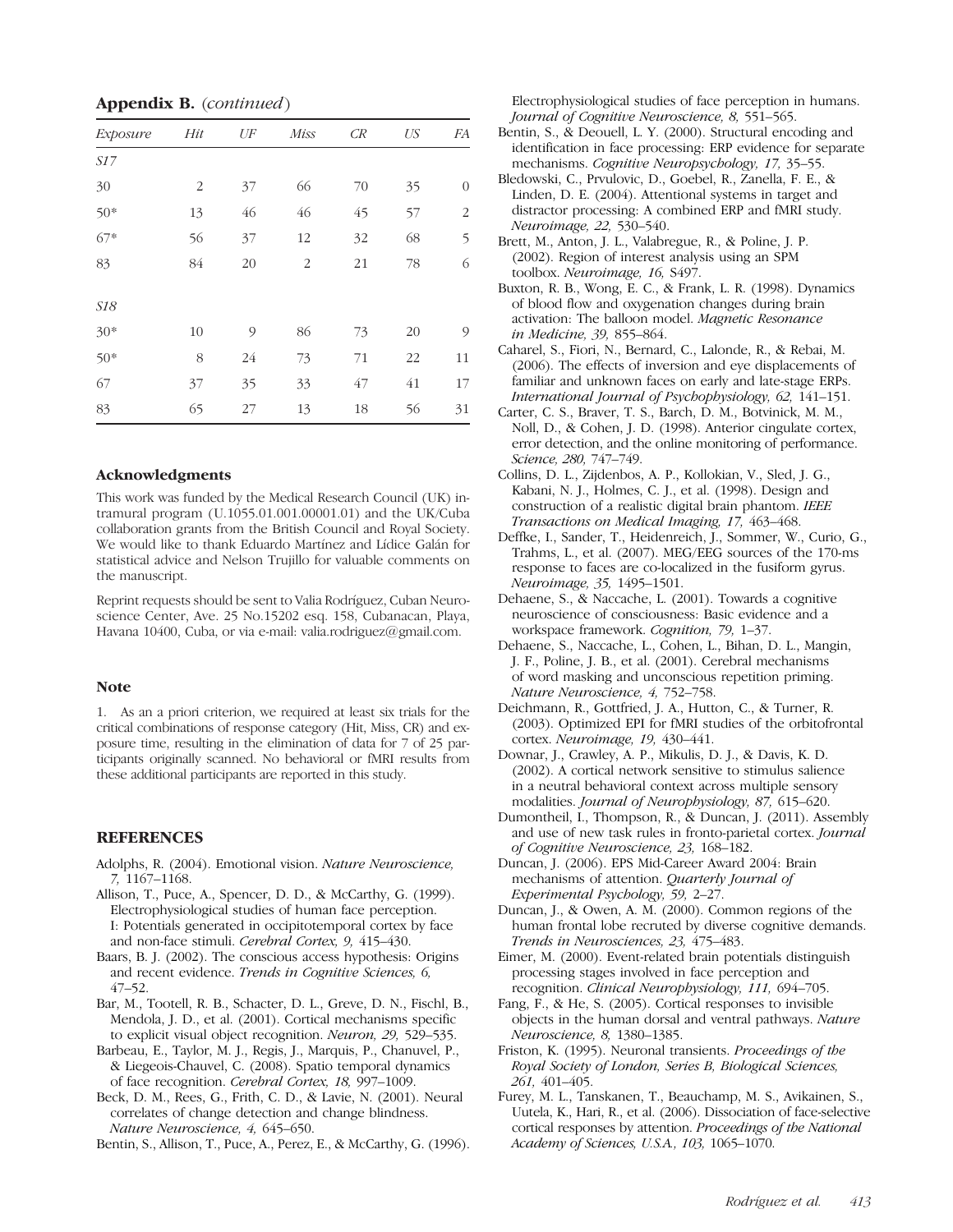Grill-Spector, K., & Kanwisher, N. (2005). Visual recognition: As soon as you know it is there, you know what it is. Psychological Science, 16, 152–160.

Halgren, E., Dale, A. M., Sereno, M. I., Tootell, R. B., Marinkovic, K., & Rosen, B. R. (1999). Location of human face-selective cortex with respect to retinotopic areas. Human Brain Mapping, 7, 29–37.

Hampshire, A., Thompson, R., Duncan, J., & Owen, A. M. (2008). The target selective neural response: Similarity, ambiguity, and learning effects. PLoS ONE, 3, e2520.

Hampshire, A., Thompson, R., Duncan, J., & Owen, A. M. (2009). Selective tuning of the right inferior frontal gyrus during target detection. Cognitive, Affective, & Behavioral Neuroscience, 9, 103–112.

Hannula, D. E., Simous, D. J., & Cohen, N. J. (2005). Imaging implicit perception: Promise and pitfalls. Nature Reviews Neuroscience, 6, 247–255.

Haxby, J. V., Hoffman, E. A., & Gobbini, M. I. (2000). The distributed human neural system for face perception. Trends in Cognitive Sciences, 4, 223–233.

Henson, R. N., Goshen-Gottstein, Y., Ganel, T., Otten, L. J., Quayle, A., & Rugg, M. D. (2003). Electrophysiological and haemodynamic correlates of face perception, recognition and priming. Cerebral Cortex, 13, 793–805.

Henson, R. N., Mouchlianitis, E., Matthews, W. J., & Kouider, S. (2008). Electrophysiological correlates of masked face priming. Neuroimage, 40, 884–895.

Herrmann, M. J., Ehlis, A. C., Muehlberger, A., & Fallgatter, A. J. (2005). Source localization of early stages of face processing. Brain Topography, 18, 77–85.

Hoffman, E. A., & Haxby, J. V. (2000). Distinct representations of eye gaze and identity in the distributed human neural system for face perception. Nature Neuroscience, 3, 80–84.

Ishai, A., Schmidt, C. F., & Boesiger, P. (2005). Face perception is mediated by a distributed cortical network. Brain Research Bulletin, 67, 87–93.

Itier, R. J., & Taylor, M. J. (2004). Source analysis of the N170 to faces and objects. NeuroReport, 15, 1261–1265.

Jeffreys, D. A. (1989). A face-responsive potential recorded from the human scalp. Experimental Brain Research, 78, 193–202.

Jeffreys, D. A. (1996). Evoked potential studies of face and object processing. Visual Cognition, 3, 1–38.

Jennings, J. R., & Wood, C. C. (1976). The e-adjustment procedure for repeated-measure analyses of variance. Psychophysiology, 13, 277–278.

Jiang, Y., & He, S. (2006). Cortical responses to invisible faces: Dissociating subsystems for facial-information processing. Current Biology, 16, 2023–2029.

Jiang, Y., Shannon, R. W., Vizueta, N., Bernat, E. M., Patrick, C. J., & He, S. (2009). Dynamics of processing invisible faces in the brain: Automatic neural encoding of facial expression information. Neuroimage, 44, 1171–1177.

Joubert, S., Felician, O., Barbeau, E., Ranjeva, J. P., Christophe, M., Didic, M., et al. (2006). The right temporal lobe variant of frontotemporal dementia: Cognitive and neuroanatomical profile of three patients. Journal of Neurology, 253, 1447–1458.

Joyce, C., & Rossion, B. (2005). The face-sensitive N170 and VPP components manifest the same brain processes: The effect of reference electrode site. Clinical Neurophysiology, 116, 2613–2631.

Kanwisher, N., McDermott, J., & Chun, M. M. (1997). The fusiform face area: A module in human extrastriate cortex specialized for face perception. Journal of Neuroscience, 17, 4302–4311.

Kleinschmidt, A., Buchel, C., Zeki, S., & Frackowiak, R. S. (1998). Human brain activity during spontaneously reversing perception of ambiguous figures. Proceedings of the Royal Society of London, Series B, Biological Sciences, 265, 2427–2433.

Koivisto, M., Lahteenmaki, M., Sorensen, T. A., Vangkilde, S., Overgaard, M., & Revonsuo, A. (2008). The earliest electrophysiological correlate of visual awareness? Brain and Cognition, 66, 91–103.

Kouider, S., Eger, E., Dolan, R., & Henson, R. N. (2009). Activity in face-responsive brain regions is modulated by invisible, attended faces: Evidence from masked priming. Cerebral Cortex, 19, 13–23.

Kranczioch, C., Debener, S., Schwarzbach, J., Goebel, R., & Engel, A. K. (2005). Neural correlates of conscious perception in the attentional blink. Neuroimage, 24, 704–714.

Kriegeskorte, N., Goebel, R., & Bandettini, P. (2006). Information-based functional brain mapping. Proceedings of the National Academy of Sciences, U.S.A., 103, 3863–3868.

Lamy, D., Salti, M., & Bar-Haim, Y. (2009). Neural correlates of subjective awareness and unconscious processing: An ERP study. Journal of Cognitive Neuroscience, 21, 1435–1446.

Lau, H. C., & Passingham, R. E. (2007). Unconscious activation of the cognitive control system in the human prefrontal cortex. Neuroscience, 27, 5805–5811.

Liu, J., Harris, A., & Kanwisher, N. (2002). Stages of processing in face perception: An MEG study. Nature Neuroscience, 5, 910–916.

Lumer, E. D., Friston, K., & Rees, G. (1998). Neural correlates of perceptual rivalry in the human brain. Science, 280, 1930–1934.

MacDonald, A. W., Cohen, J. D., Stenger, V. A., & Carter, C. S. (2000). Dissociating the role of the dorsolateral prefrontal and anterior cingulate cortex in cognitive control. Science, 288, 1835–1838.

Marois, R., Do-Joon, L. Y., & Marvin, C. M. (2004). The neural fate of consciously perceived and missed events in the attentional blink. Neuron, 41, 465–472.

Matsumoto, N., Okada, M., Sugase, Y., Yamane, S., & Kawano, K. (2005). Population dynamics of face-responsive neurons in the inferior temporal cortex. Cerebral Cortex, 15, 1103–1112.

Miller, E. K., & Cohen, J. D. (2001). An integrative theory of prefrontal cortex function. Annual Review of Neuroscience, 24, 167–202.

Mnatsakanian, E. V., & Tarkka, I. M. (2004). Familiar-face recognition and comparison: Source analysis of scalp-recorded event-related potentials. Clinical Neurophysiology, 115, 880–886.

Moutoussis, K., & Zeki, S. (2002). The relationship between cortical activation and perception investigated with invisible stimuli. Proceedings of the National Academy of Sciences, U.S.A., 99, 9527–9532.

Nasr, S., & Esteky, H. (2009). A study of N250 event-related brain potential during face and non-face detection tasks. Journal of Vision, 9, 5–14.

Olivares, E. I., & Iglesias, J. (2008). Brain potentials and integration of external and internal features into face representations. International Journal of Psychophysiology, 68, 59–69.

Pessoa, L. (2005). To what extent are emotional visual stimuli processed without attention and awareness? Current Opinion in Neurobiology, 15, 188–196.

Pessoa, L., & Ungerleider, L. G. (2004). Neural correlates of change detection and change blindness in a working memory task. Cerebral Cortex, 14, 511–520.

Pins, D., & Ffytche, D. (2003). The neural correlates of conscious vision. Cerebral Cortex, 13, 461–474.

Polich, J. (2007). Updating P300: An integrative theory of P3a and P3b. Clinical Neurophysiology, 118, 2128–2148.